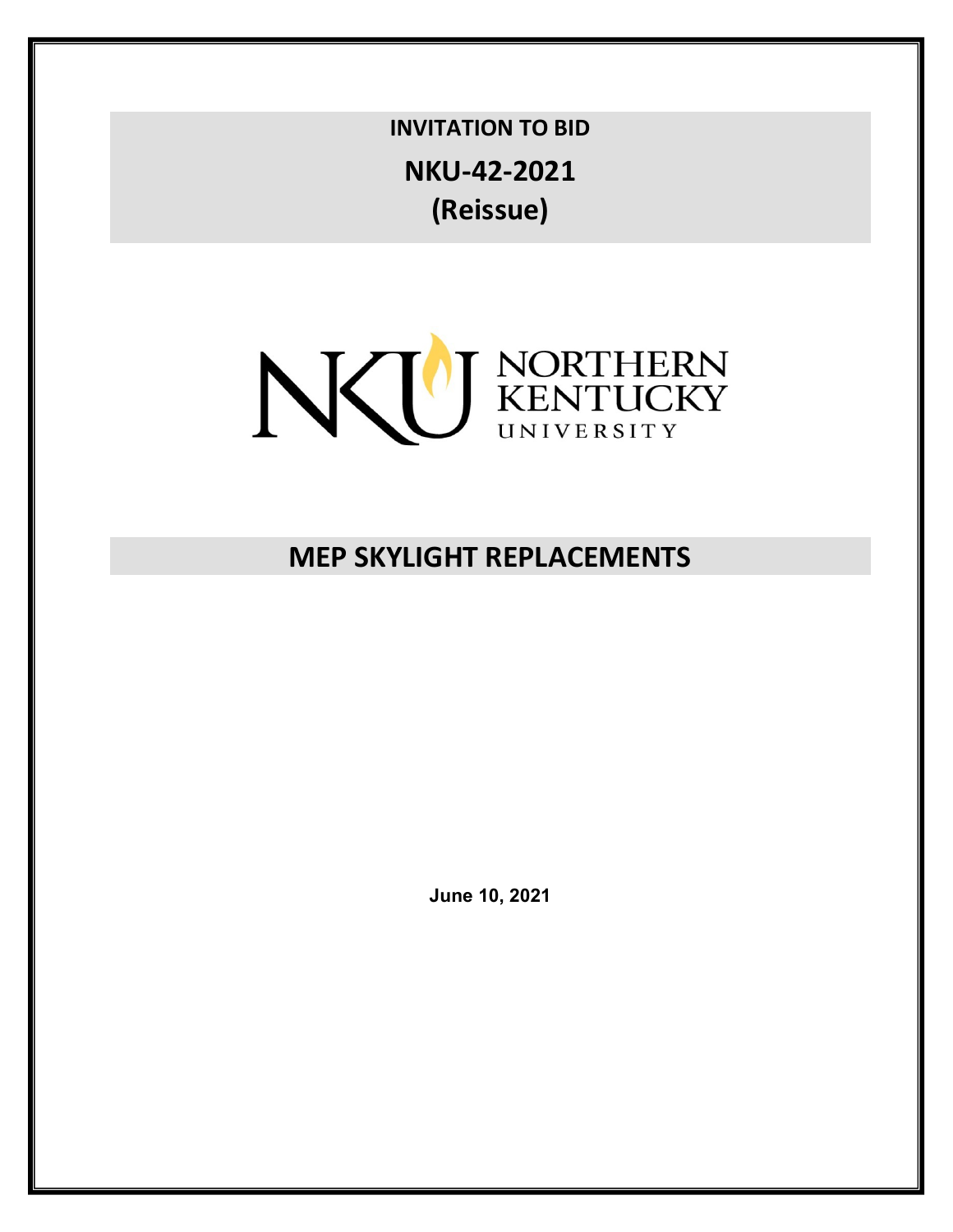

**NKU-41-2021(Reissue)**

#### **ATTENTION: This is not an order. Read all instructions, terms and conditions carefully.**

**Proposal NO:** NKU-41-2021(Reissue) **Issue Date:** June 10, 2021<br> **Purchasing Officer:** Blaine Gilmore **Purchasing Officer: Phone:** 859.572.6449

**RETURN ORIGINAL COPY OF PROPOSAL TO:**

**Northern Kentucky University Procurement Services 1 Nunn Drive 617 Lucas Administrative Center Highland Heights, KY 41099**

#### **IMPORTANT: BIDS MUST BE RECEIVED BY: 06/25/2020 BEFORE 2:00 P.M. HIGHLAND HEIGHTS, KY time.**

NOTICE OF REQUIREMENTS

- 1. The University's General Terms and Conditions and Instructions to Bidders, viewable at the NKU [Procurement](https://inside.nku.edu/procurement/policies/terms-and-conditions.html) Website, apply to this Request for Proposal.
- 2. Contracts resulting from this ITB must be governed by and in accordance with the laws of the Commonwealth of Kentucky.<br>3. Any agreement or collusion among Offerors or prospective Offerors, which restrains, tends to rest
- Any agreement or collusion among Offerors or prospective Offerors, which restrains, tends to restrain, or is reasonably calculated to restrain competition by agreement to bid at a fixed price or to refrain from offering, or otherwise, is prohibited.
- 4. Any person who violates any provisions of KRS 45A.325 shall be guilty of a felony and shall be punished by a fine of not less than five thousand dollars nor more than ten thousand dollars, or be imprisoned not less than one year nor more than five years, or both such fine and imprisonment. Any firm, corporation, or association who violates any of the provisions of KRS 45A.325 shall, upon conviction, may be fined not less than ten thousand dollars or more than twenty thousand dollars.

AUTHENTICATION OF BID AND STATEMENT OF NON-COLLUSION AND NON-CONFLICT OF INTEREST

- I hereby swear (or affirm) under the penalty for false swearing as provided by KRS 523.040:
- 1. That I am the offeror (if the offeror is an individual), a partner, (if the offeror is a partnership), or an officer or employee of the bidding corporation having authority to sign on its behalf (if the offeror is a corporation);
- 2. That the attached proposal has been arrived at by the offeror independently and has been submitted without collusion with, and without any agreement, understanding or planned common course of action with, any other Contractor of materials, supplies, equipment or services described in the Request for Proposal, designed to limit independent bidding or competition;
- 3. That the contents of the proposal have not been communicated by the offeror or its employees or agents to any person not an employee or agent of the offeror or its surety on any bond furnished with the proposal and will not be communicated to any such person prior to the official closing of the ITB:
- 4. That the offeror is legally entitled to enter into contracts with the Northern Kentucky University and is not in violation of any prohibited conflict of interest, including those prohibited by the provisions of KRS 45A.330 to .340, 164.390, and
- 5. That the Offeror, and its affiliates, are duly registered with the Kentucky Department of Revenue to collect and remit the sale and use tax imposed by Chapter 139 to the extent required by Kentucky law and will remain registered for the duration of any contract award
- 6. That I have fully informed myself regarding the accuracy of the statement made above.

#### SWORN STATEMENT OF COMPLIANCE WITH FINANACE LAWS

In accordance with KRS45A.110 (2), the undersigned hereby swears under penalty of perjury that he/she has not knowingly violated any provision of the campaign finance laws of the Commonwealth of Kentucky and that the award of a contract to a bidder will not violate any provision of the campaign finance laws of the Commonwealth of Kentucky.

#### CONTRACTOR REPORT OF PRIOR VIOLATIONS OF KRS CHAPTERS 136, 139, 141, 337, 338, 341 & 342

The Contractor by signing and submitting a proposal agrees as required by 45A.485 to submit final determinations of any violations of the provisions of KRS Chapters 136, 139, 141, 337, 338, 341 and 342 that have occurred in the previous five (5) years prior to the award of a contract and agrees to remain in continuous compliance with the provisions of the statutes during the duration of any contract that may be established. Final determinations of violations of these statutes must be provided to the University by the successful Contractor prior to the award of a contract.

#### CERTIFICATION OF NON-SEGREGATED FACILITIES

The Contractor, by submitting a proposal, certifies that he/she is in compliance with the Code of Federal Regulations, No. 41 CFR 60-1.8(b) that prohibits the maintaining of segregated facilities.

#### RECIPROCAL PREFERENCE

(1) Prior to a contract being awarded to the lowest responsible and responsive bidder on a contract by a public agency, a resident bidder of the Commonwealth shall be given a preference against a nonresident bidder registered in any state that gives or requires a preference to bidders from that state. The preference shall be equal to the preference given or required by the state of the nonresident bidder.

(2) A resident bidder is an individual, partnership, association, corporation, or other business entity that, on the date the contract is first advertised or announced as available for bidding:

(a) Is authorized to transact business in the Commonwealth; and

(b) Has for one (1) year prior to and through the date of the advertisement, filed Kentucky corporate income taxes, made payments to the Kentucky unemployment insurance fund established in KRS 341.490, and maintained a Kentucky workers' compensation policy in effect. (3) A nonresident bidder is an individual, partnership, association, corporation, or other business entity that does not meet the requirements of subsection (2) of this section.

(4) If a procurement determination results in a tie between a resident bidder and a nonresident bidder, preference shall be given to the resident bidder.

(5) This section shall apply to all contracts funded or controlled in whole or in part by a public agency.

(6) The Finance and Administration Cabinet shall maintain a list of states that give to or require a preference for their own resident bidders, including details of the preference given to such bidders, to be used by public agencies in determining resident bidder preferences. The cabinet shall also promulgate administrative regulations in accordance with KRS Chapter 13A establishing the procedure by which the preferences required by this section shall be given.

(7) The preference for resident bidders shall not be given if the preference conflicts with federal law.

(8) Any public agency soliciting or advertising for bids for contracts shall make KRS 45A.490 to 45A.494 part of the solicitation or advertisement for bids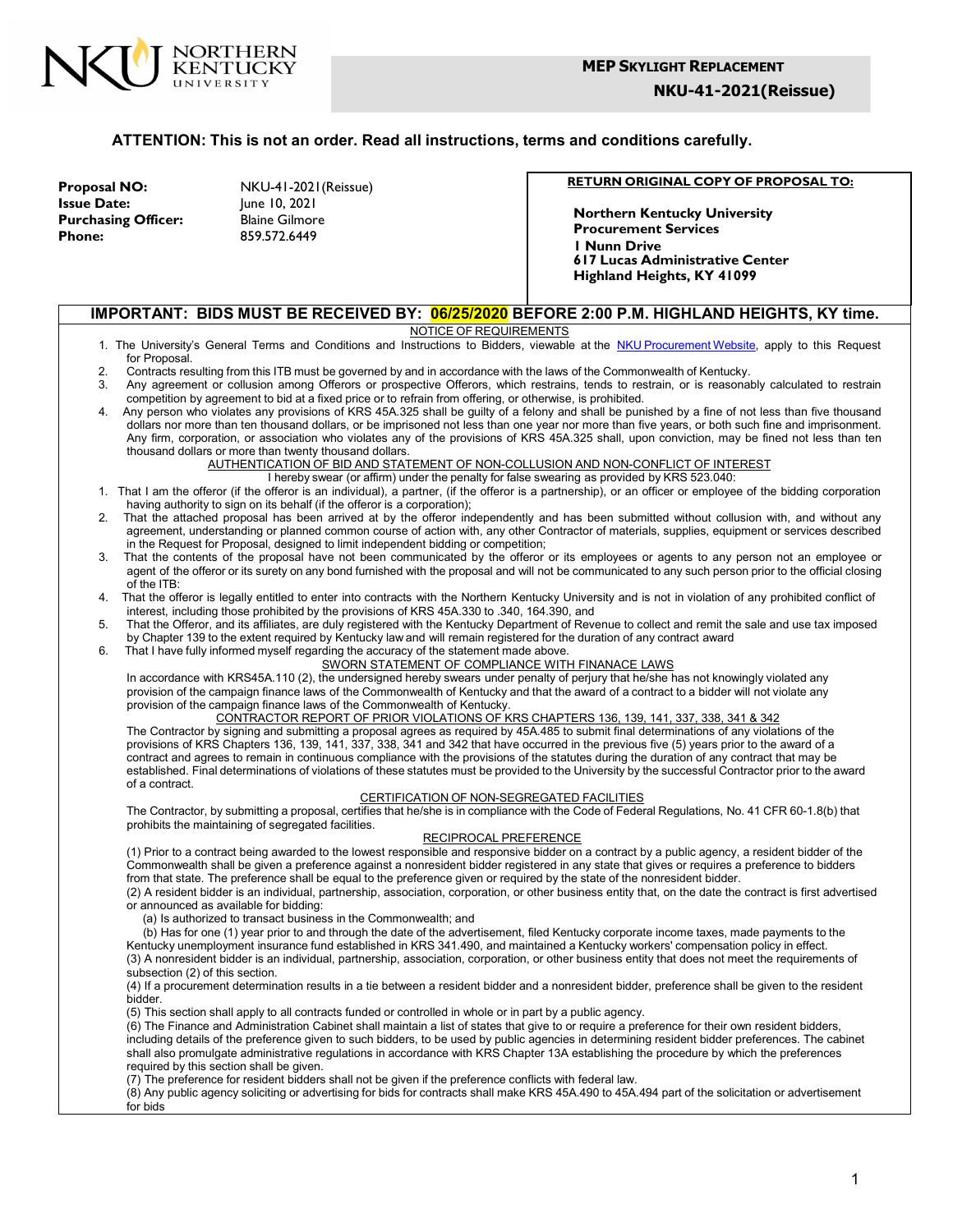

#### **NKU-41-2021(Reissue)**

#### **DEFINITIONS**

As used in KRS 45A.490 to 45A.494: (1) "Contract" means any agreement of a public agency, including grants and orders, for the purchase or disposal of supplies, services, construction, or any other item; and

(2) "Public agency" has the same meaning as in KRS 61.805.

**SIGNATURE REQUIRED:** This proposal cannot be considered valid unless signed and dated by an authorized agent of the offeror. Type or print the signatory's name, title, address, phone number and fax number in the spaces provided. Offers signed by an agent are to be accompanied by evidence of his/her authority unless such evidence has been previously furnished to the issuing office. Your signature is acceptance to the Terms and conditions above.

| <b>DELIVERY TIME:</b>                       | <b>NAME OF COMPANY:</b>          | <b>DUNS#</b>        |
|---------------------------------------------|----------------------------------|---------------------|
|                                             |                                  |                     |
| <b>PROPOSAL FIRM THROUGH:</b>               | <b>ADDRESS:</b>                  | Phone/Fax:          |
|                                             |                                  |                     |
| <b>PAYMENT TERMS:</b>                       | CITY, STATE & ZIP CODE:          | E-MAIL:             |
|                                             |                                  |                     |
|                                             |                                  |                     |
| <b>SHIPPING TERMS: F.O.B. DESTINATION -</b> | <b>IFEDERAL EMPLOYER ID NO.:</b> | <b>WEB ADDRESS:</b> |
| PREPAID AND ALLOWED                         |                                  |                     |
|                                             |                                  |                     |

#### *READ CAREFULLY - SIGN IN SPACE BELOW - FAILURE TO SIGN INVALIDATES BID or OFFER*

| County of Physical County of Physical County of    |                                 |  |  |
|----------------------------------------------------|---------------------------------|--|--|
|                                                    |                                 |  |  |
|                                                    |                                 |  |  |
| (Notary Public)                                    |                                 |  |  |
| My Commission expires: 1997 My Commission expires: |                                 |  |  |
|                                                    |                                 |  |  |
|                                                    | THIS DOCUMENT MUST BE NOTORIZED |  |  |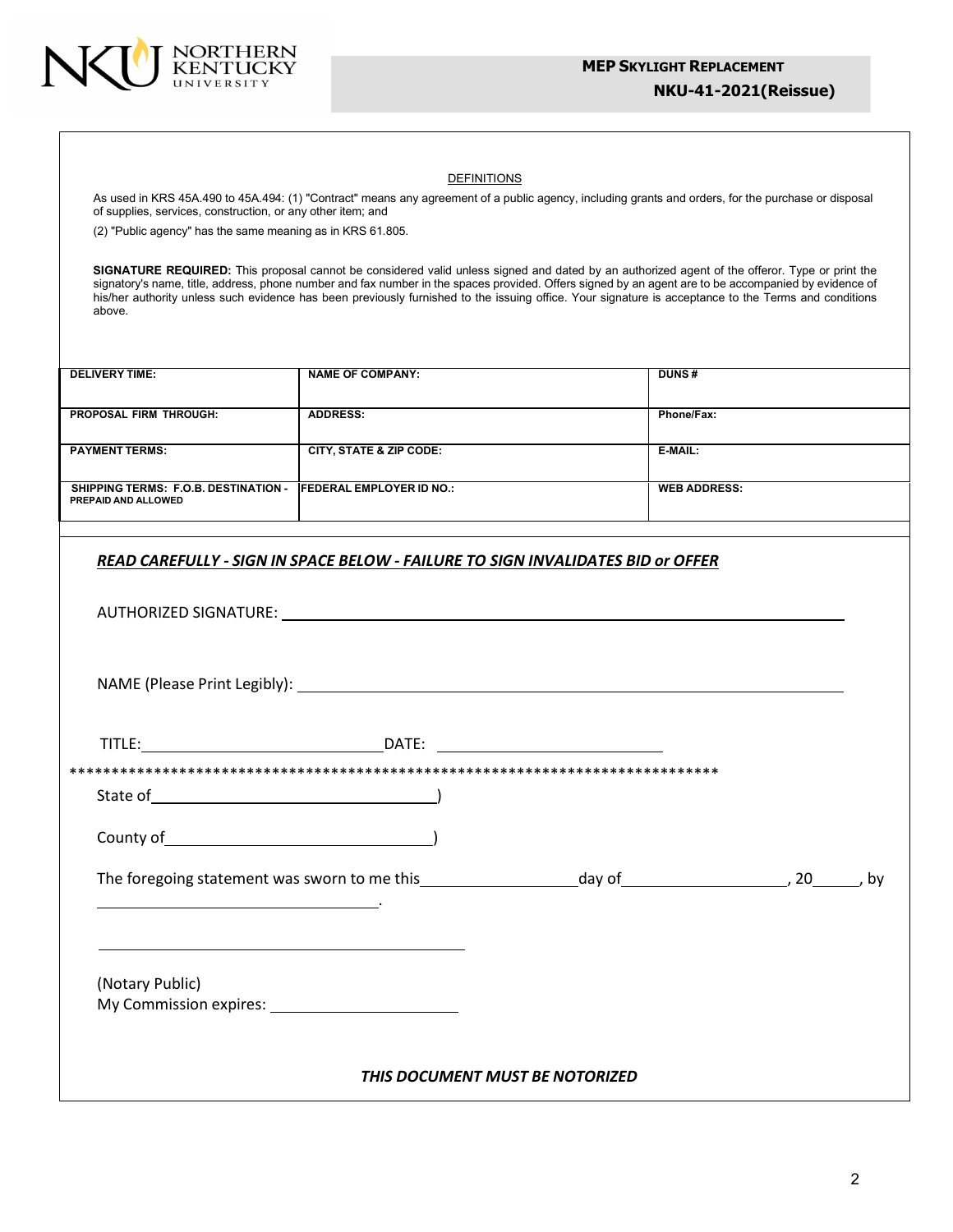# **Table of Contents**

| 2.1 |                                                                                       |  |
|-----|---------------------------------------------------------------------------------------|--|
|     |                                                                                       |  |
|     |                                                                                       |  |
| 3.1 |                                                                                       |  |
| 3.2 |                                                                                       |  |
| 3.3 |                                                                                       |  |
| 3.4 |                                                                                       |  |
| 3.5 |                                                                                       |  |
| 3.6 |                                                                                       |  |
| 3.7 |                                                                                       |  |
| 3.8 |                                                                                       |  |
|     |                                                                                       |  |
|     |                                                                                       |  |
|     |                                                                                       |  |
|     |                                                                                       |  |
|     |                                                                                       |  |
|     |                                                                                       |  |
|     |                                                                                       |  |
|     |                                                                                       |  |
|     |                                                                                       |  |
|     |                                                                                       |  |
|     | 3.19 Kentucky's Personal Information Security and Breach Investigation Procedures and |  |
|     |                                                                                       |  |
|     |                                                                                       |  |
|     |                                                                                       |  |
|     |                                                                                       |  |
|     |                                                                                       |  |
|     |                                                                                       |  |
|     |                                                                                       |  |
|     |                                                                                       |  |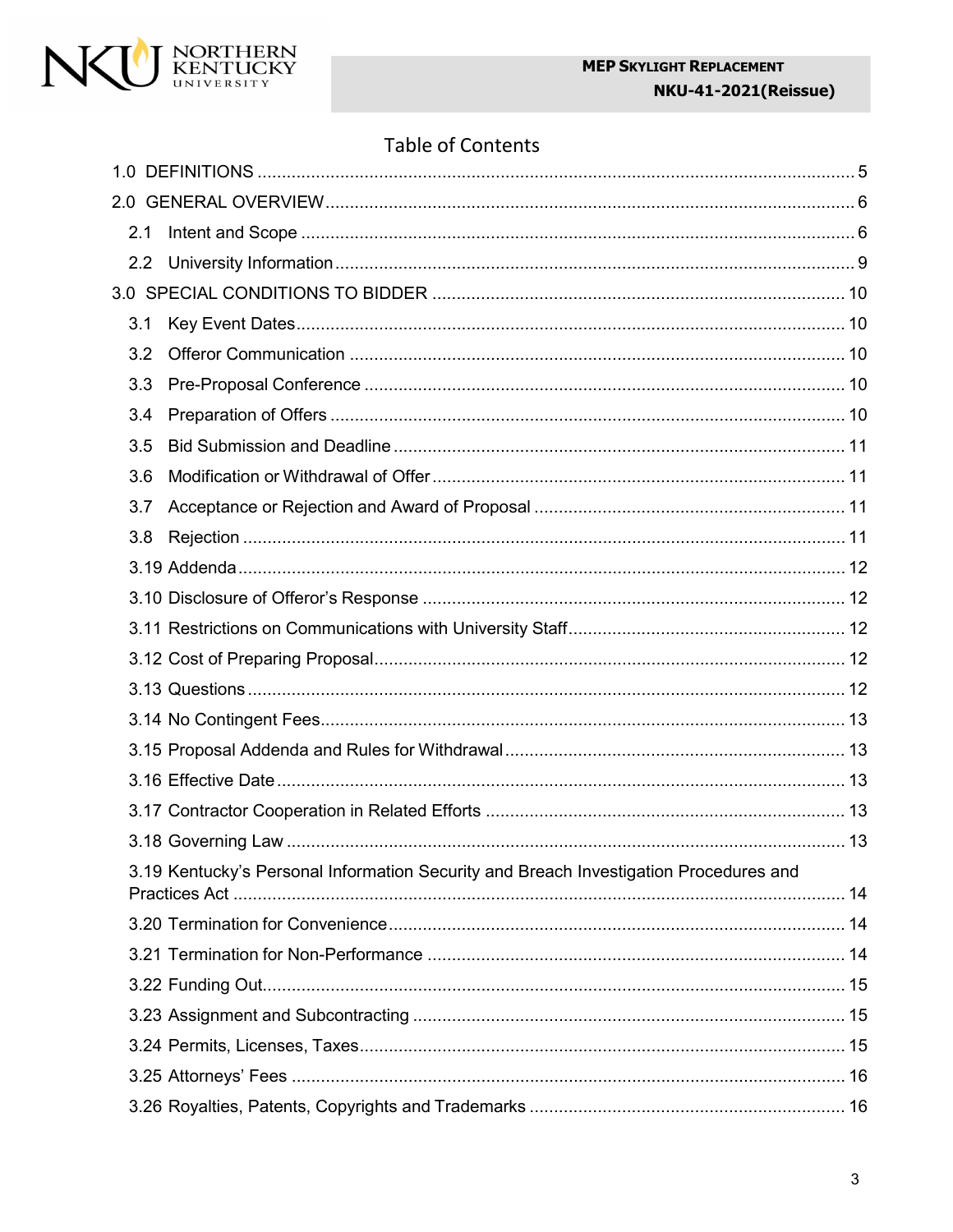# NORTHERN<br>KENTUCKY<br><sub>UNIVERSITY</sub> N

# **MEP SKYLIGHT REPLACEMENT**

# **NKU-41-2021(Reissue)**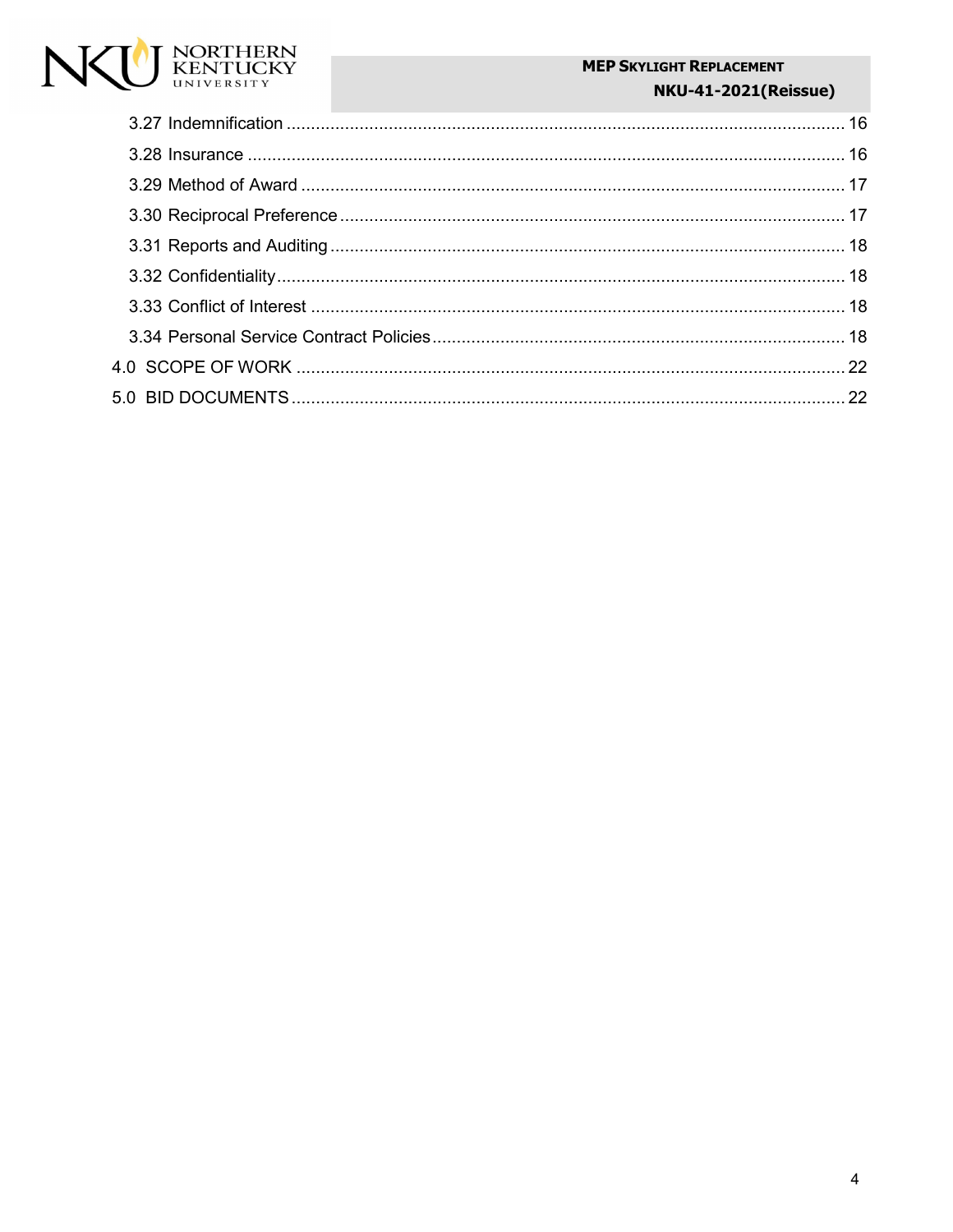

# <span id="page-5-0"></span>**1.0 DEFINITIONS**

The term "ITB" means Invitation to Bid or this document

The term "addenda" means written or graphic instructions issued by the Northern Kentucky University prior to the receipt of proposals that modify or interpret the ITB documents by additions, deletions, clarifications and/or corrections.

The terms "offer" or "bid" mean the offeror's/offerors' response to this ITB.

The term "offeror" means the entity or contractor group submitting the proposal.

The term "contractor" means the entity receiving a contract award.

The term "purchasing agent" means Northern Kentucky University appointed contracting representative.

The term "responsible offeror" means a person, company or corporation that has the capability in all respects to perform fully the contract requirements and the integrity and reliability that will assure good faith performance. In determining whether an offeror is responsible, the University may evaluate various factors including (but not limited to): financial resources; experience; organization; technical qualifications; available resources; record of performance; integrity; judgment; ability to perform successfully under the terms and conditions of the contract; adversarial relationship between the offeror and the University that is so serious and compelling that it may negatively impact the work performed under this ITB; or any other cause determined to be so serious and compelling as to affect the responsibility of the offeror.

The term "solicitation" means ITB.

The term "University" means Northern Kentucky University.

# **General Terms & Conditions Available to view / download at:**

[https://inside.nku.edu/content/dam/Procurement/docs/forms/General%20Terms%20%20Conditions\\_RS\\_jg](https://inside.nku.edu/content/dam/Procurement/docs/forms/General%20Terms%20%20Conditions_RS_jg11-1-18.pdf) [11-1-18.pdf](https://inside.nku.edu/content/dam/Procurement/docs/forms/General%20Terms%20%20Conditions_RS_jg11-1-18.pdf)

An electronic version of the ITB, in .PDF format only, is available through Northern Kentucky University's Plan Room at https:/[/www.nkuplanroom.com/purchasing/View/Login.](http://www.nkuplanroom.com/purchasing/View/Login)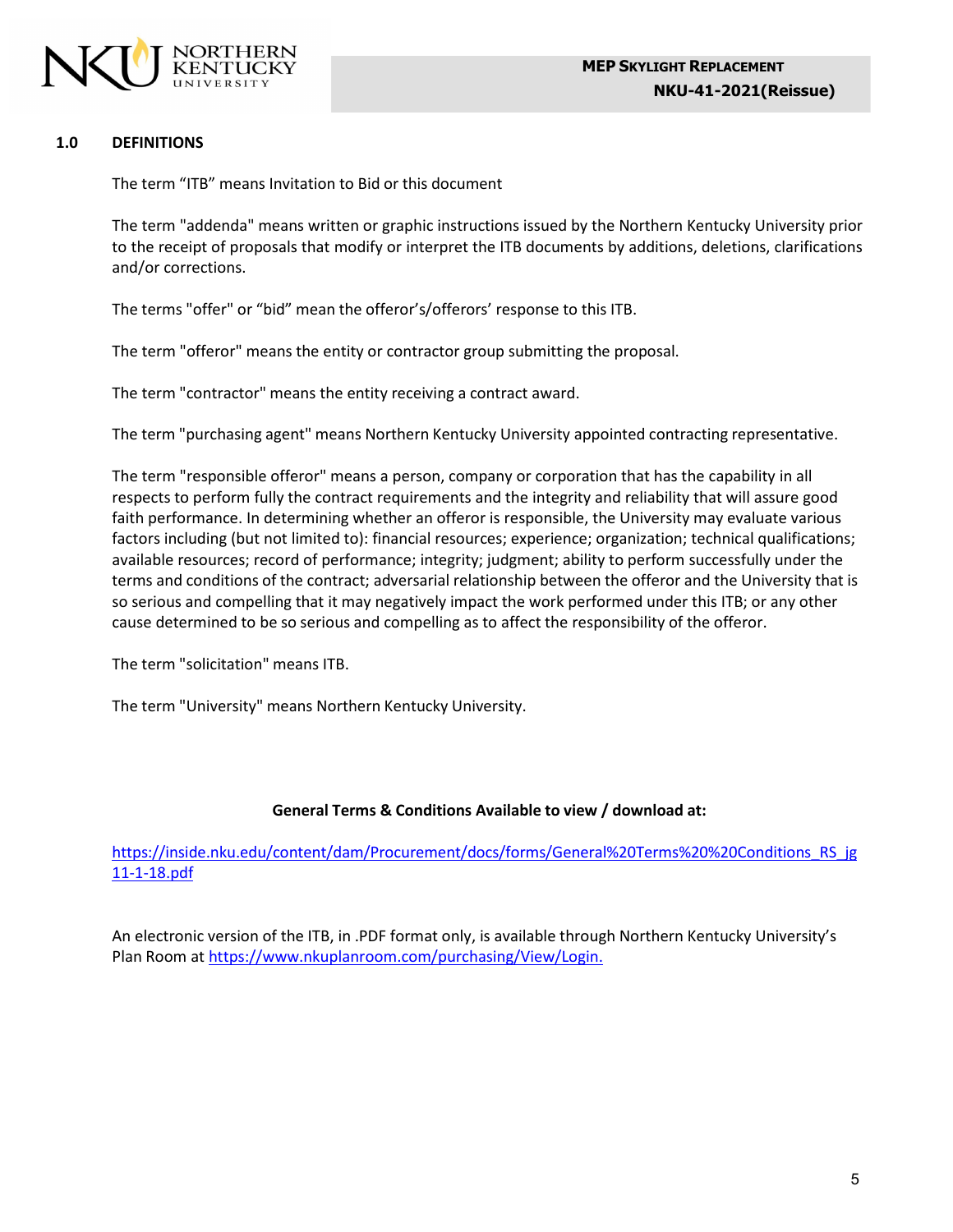

## <span id="page-6-0"></span>**1.0 GENERAL OVERVIEW**

# <span id="page-6-1"></span>**Intent and Scope**

Northern Kentucky University is seeking a Contractor to provide all materials, labor, tools, supervision, and equipment required to remove and replace two existing skylights. Description and project scope is below.

## 1.1 DESCRPTION

- A. Contract and General Requirements shall govern the work of this section.
- B. Contractor shall provide Design, Engineering, labor, materials, equipment, and supervision necessary to remove and replace two existing skylights.
- 1.2 LOCATION: NKU Math Education and Psychology Building.
- 1.3 SCHEDULE: Project shall be scheduled during normal University work hours of 7:30 am to 4:00 pm Monday through Friday. Work is to be done with a minimum of interference to normal activities of students, faculty and staff. All work shall be coordinated through NKU's Project Manager for this work.

#### 1.4 QUALIFICATIONS

- A. Use adequate numbers of skilled workers thoroughly trained and experienced in the necessary crafts and completely familiar with the specified requirements and methods needed for proper performance of the work of this section.
- B. Contractor qualifications:
	- 1. Contractor shall have at least five years experience in installing materials of types specified and shall have successfully completed at least five projects of similar scope and complexity.
	- 2. Contractor shall designate a single individual as project foreman who shall be on site at all times during construction.
- C. WARRANTY:
	- 1. Contractor shall warrant the skylight system to be free from defects in workmanship and materials for a period of 5 years from the date of final completion.
	- 2. Contractor shall warrant glass against defective materials per the glass manufacturer's warranty.

# 1.5 JOBSITE INSPECTIONS

A. Contractor shall visit the site prior to bidding to examine and determine the conditions under which the work of this section will be performed.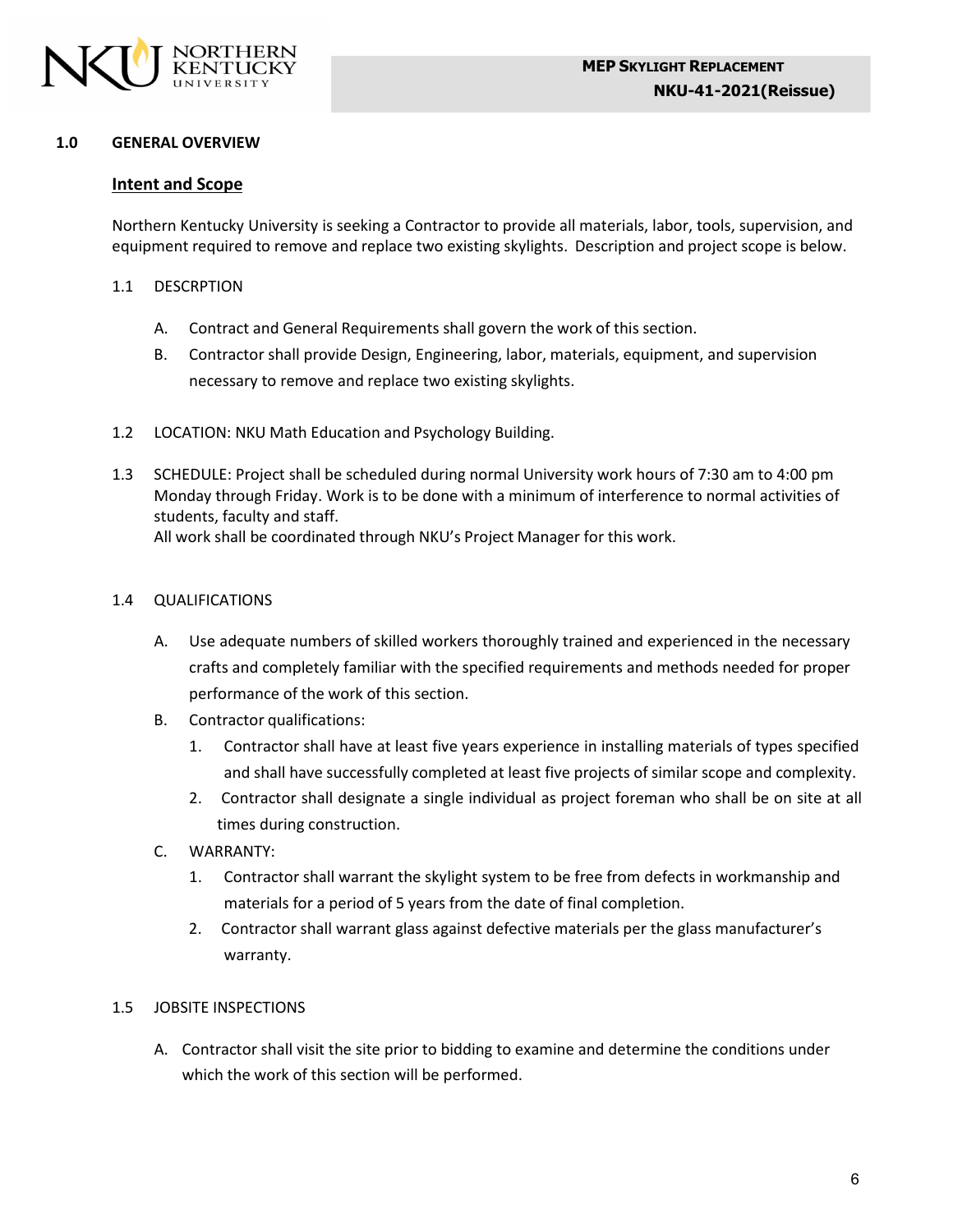

B. Contractor shall document existing skylight, roofing and surrounding area and submit to the University any preexisting conditions that might be misconstrued as being damaged by the Contractor prior to starting any work.

# 1.6 SUBMITTALS

- A. Prior to starting the work contractor shall submit:
	- 1. Manufacturer's shop drawings. Include plan, details, material descriptions, profiles and finishes of skylight components.
	- 2. Stamped Engineered drawings with Structural calculations for framing, glass, and attachment of skylight system. The skylight shall be designed to meet Kentucky Building Codes.
- B. Samples of each type of aluminum finishes and glazing prior to proceeding with fabrication.
- C. Glazing material: samples for verification of specified color and reflective coating.

# 1.5 DELIVERY, STORAGE, AND HANDLING

- A. Deliver all materials to the jobsite in their original unopened containers, with all labels intact.
- B. Store materials in strict accordance with manufacturer's recommendations.

# 1.6 PROJECT CONDITIONS

- A. Before beginning any demolition work, the Contractor shall survey the site and examine the specifications to determine the extent of the work. The Contractor shall coordinate the work of this section with all other work.
- B. Contractor shall provide safeguards, including warning signs, barricades, temporary fences, warning lights, and other similar items that are required for protection of all personnel during demolition and removal operations.
- C. Contractor to protect areas below skylights during the progress of work.
- D. Contractor shall comply with OSHA safety regulations during demolition and installation of new skylight system.

# 1.7 DEMOLITION

A. Contractor shall remove existing skylights and other materials as needed to expose and prepare the openings for the new skylight system. Leave the skylight and any openings in a water tight condition at the end of each work day.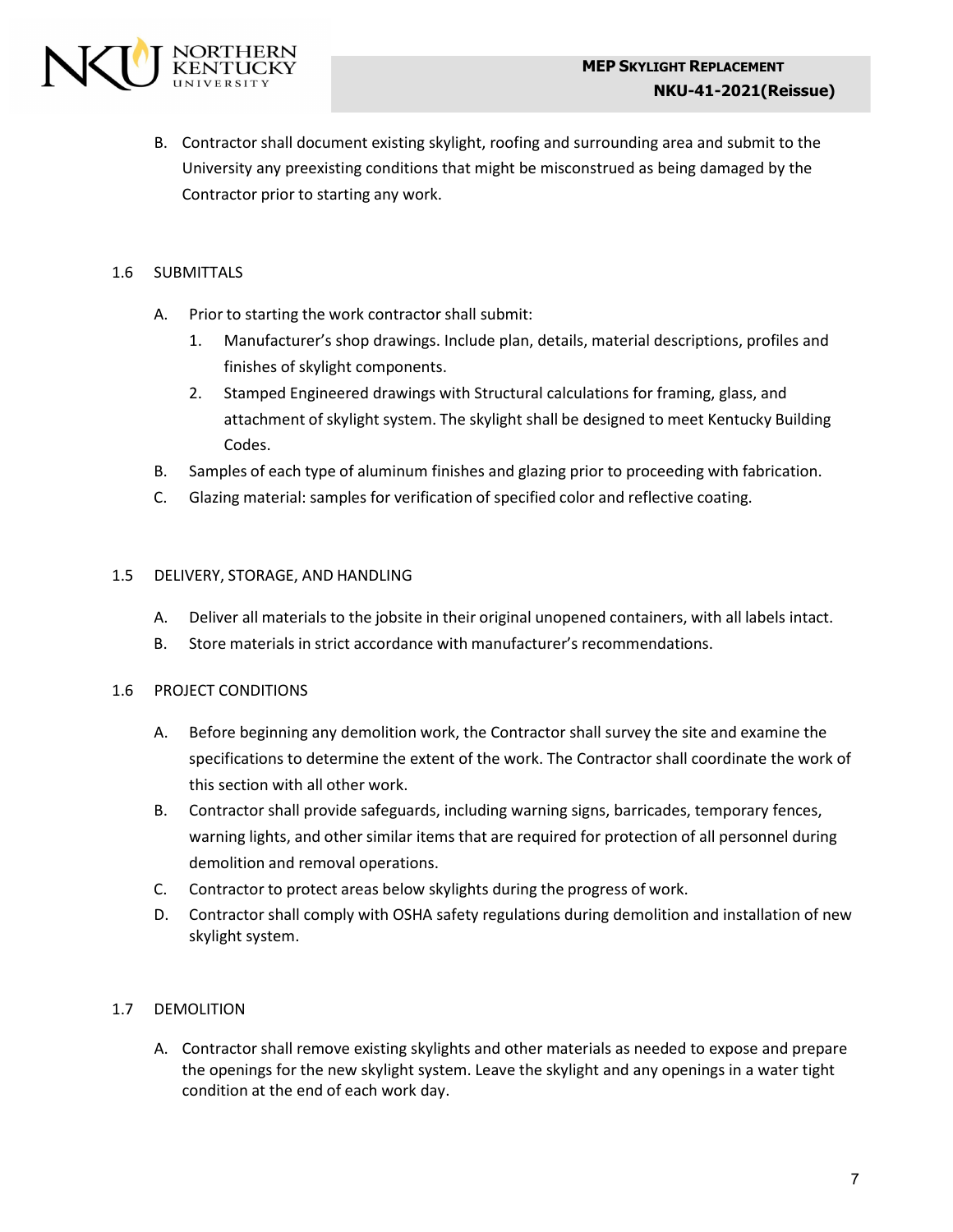

- B. Contractor to legally dispose of all materials as indicated. Materials removed shall become property of contractor and shall be disposed of in compliance with applicable federal, state or local permits, rules and/or regulations, and be hauled to an appropriate disposal facility.
- C. Contractor shall take care as to not damage existing roofing, curbs, vents, and exhaust systems while removing existing skylight system.

# PART 2 PRODUCTS

# 2.1 MANUFACURERS:

- A. Skylight Manufacture and system shall be equal to or better than the Pinnacle 350/600 system by Wasco Skylights part of the Velux Group.
- B. Substitutions: Manufacturers must have been in the custom skylight business for not less than a period of 15 years and must submit to the owner the following:
	- 1. List of similar project successfully completed within the last 5 years.
	- 2. Proof of financial capability.
	- 3. Complete details of the proposed skylight system.
	- 4. Complete specifications for review.

# 2.2 MATERIALS AND FABRICATION

- A. Glazing: Insulated Glass 1 1/8" thick consisting of ¼" inch tempered exterior lite, ½" sealed air space and 7/16" laminated safety glass interior lite.
- B. Glazing accessories: Manufactures proprietary pressure glazing gaskets, tapes, setting blocks and sealants.
- C. Extrusions shall be a minimum  $2 \frac{1}{2}$  x 6 5/8" Aluminum alloy. Skylight frame to be black anodize finish.
- D. Fasteners: Screws bolts and accessories shall be corrosion resistant and compatible with aluminum under normal service conditions. All other fasteners shall be zinc plated steel unless otherwise specified a. Finish: Manufacturer's factory applied finish, which meets the performance requirements of AAMA 2604.
- E. Skylight end walls divided into 2) 123" x 60" triangles.
- F. .060 Black anodized aluminum curb flashings.
- PART 3 EXECUTION

# 3.1 INSTALLATION

A. Coordinate as required with other trades to assure proper and adequate provision in the work of those trades for interface with the work of this Section.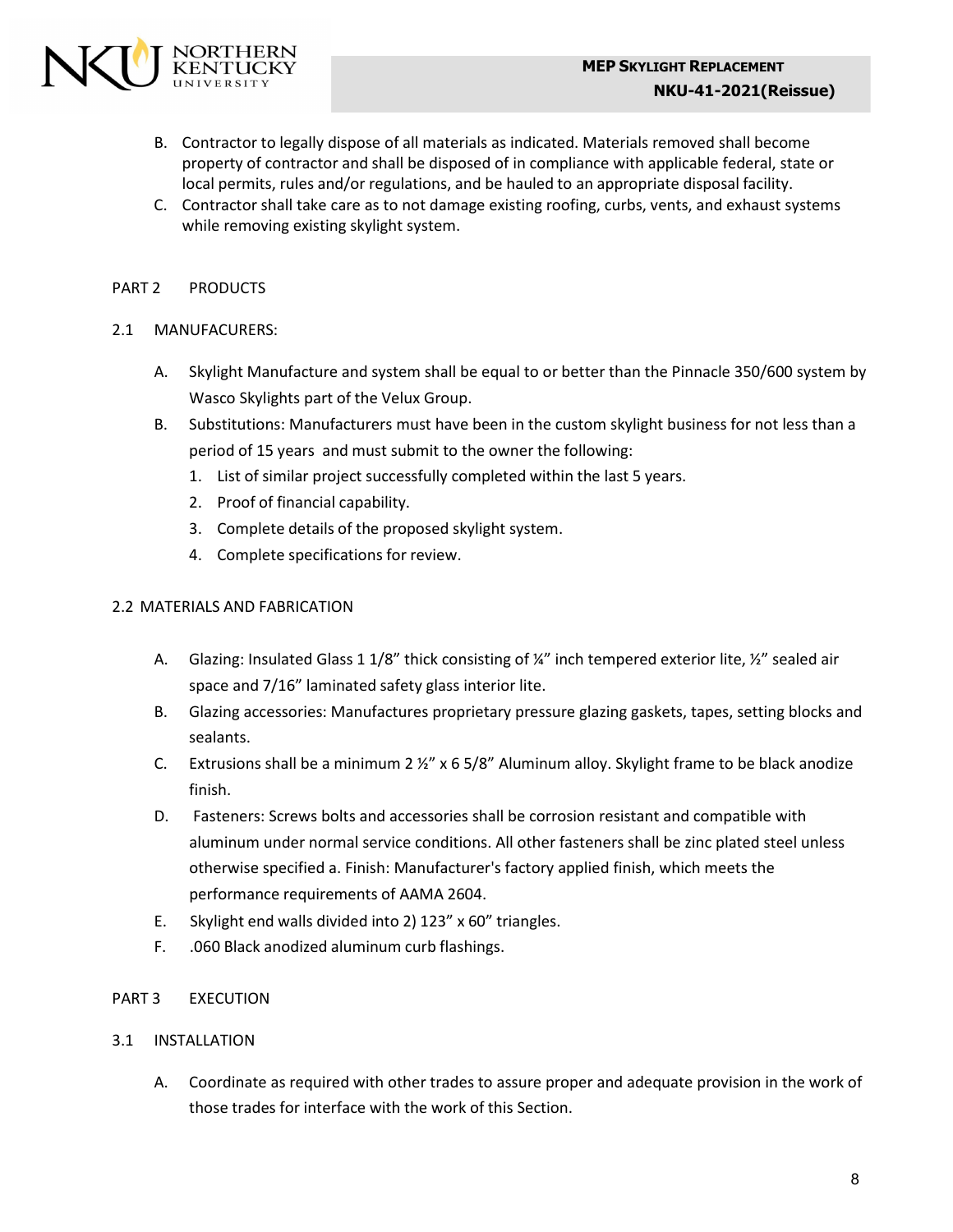

- B. Contractor shall examine the areas and conditions under which work of this Section will be performed.
	- 1. Verify conformance with manufacturer's requirements;
	- 2. Report unsatisfactory conditions in writing to the Owner;
	- 3. Do not proceed until unsatisfactory conditions are corrected.
- C. Installation by manufacturer or manufacturer's authorized installer, with specified Installation certificates.
- D. Contractor shall install the skylight system in accordance with the manufacturer's installation recommendations and approved shop drawings.
- E. Anchor component parts securely in place by permanent mechanical attachment system.
- F. Install joint sealants at perimeter joints and within the panel system in accordance with manufacturer's installation instructions.

# 3.2 PERFORMANCE REQUIREMENTS

- A. Provide skylight system capable of withstanding loads defined by Kentucky building codes.
- B. Units shall be tested to compliance with AAMA\WDMA\CSA\101\I.S.2\A440.
- C. Allowable air infiltration shall not exceed 0.06 CFM of the total glazed surface area when tested in accordance with ASTME283 at a static pressure of 6.24 PSF.
- D. Water penetration: no uncontrollable water penetration when tested in accordance with ASTM E331 at a static air pressure difference at a test pressure of 15 psf.
- E. Max Solar Heat Gain Coefficient (SHGC): 0.25
- F. Max U-Factor: 0.47
- G. Field Quality Control. Water Test: Installer to test skylights according to procedures in AAMA 501.2.

# 3.3 CLEANING

- A. Clean the skylight system inside and outside, immediately after installation.
- B. Refer to manufacturer's written recommendations.
- 3.4 EXISTING SKYLIGHT
	- A. Photograph A (see end of ITB)

# <span id="page-9-0"></span>**2.2 University Information**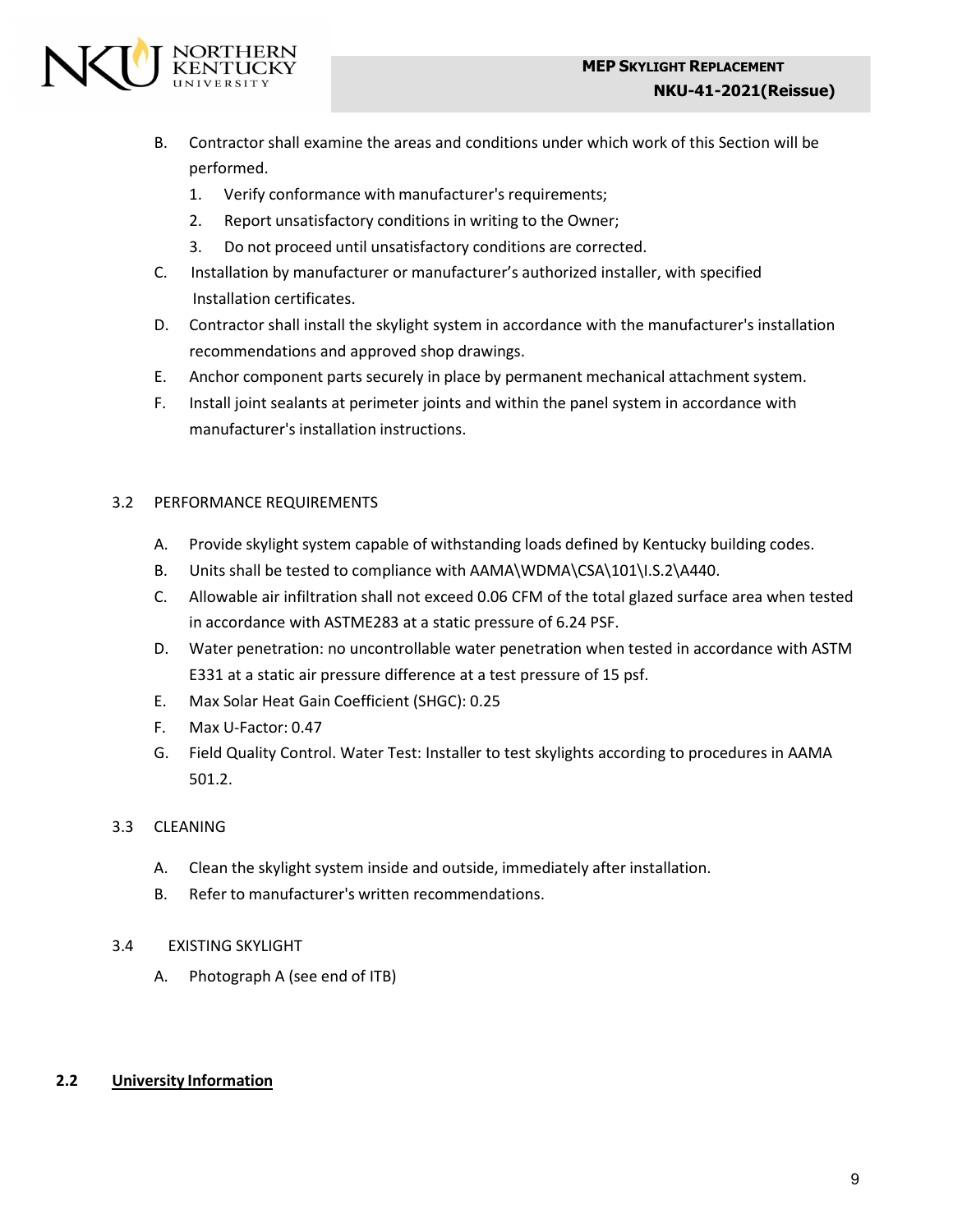

Information regarding Northern Kentucky University can be found at <https://inside.nku.edu/>

# <span id="page-10-0"></span>**3.0 SPECIAL CONDITIONS TO BIDDER**

#### <span id="page-10-1"></span>**3.1 Key Event Dates**

| Release of ITB                 | 06/10/2021                        |
|--------------------------------|-----------------------------------|
| Pre-Bid Conference (Optional)  | 06/16/2021@11:00AM                |
| Deadline for Written Questions | Noon Eastern Time on 06 /18/2021  |
| <b>Bids Due</b>                | 2 p.m. Eastern Time on 06/25/2021 |

#### <span id="page-10-2"></span>**3.2 Offeror Communication**

Information relative to this project obtained from other sources, including other university administration, faculty or staff may not be accurate, will not be considered binding and could adversely affect the potential for selection of your bid. All requests for information, questions or comments relative to this project should be directed, in writing via email to: [vasquezh1@nku.edu](mailto:vasquezh1@nku.edu) and [purchasing@nku.edu](mailto:purchasing@nku.edu)

**Holly Vasquez Manager Procurement Services Lucas Administrative Center, Suite 617 Northern Kentucky University Highland Heights, KY 41099 [vasquezh1@nku.edu](mailto:vasquezh1@nku.edu)**

#### <span id="page-10-3"></span>**3.3 Pre-Proposal Conference**

**Pre-Bid Conference will be scheduled at 11:00am 06/16/2021. Please contact Holly Vasquez with questions, at** Procurement Services [vasquezh1@nku.edu](mailto:vasquezh1@nku.edu)

#### <span id="page-10-4"></span>**3.4 Preparation of Offers**

The offeror is expected to follow all specifications, terms, conditions and instructions in this ITB.

The offeror will furnish all information required by this solicitation.

Proposals should be prepared simply and economically, providing a description of the offeror's capabilities to satisfy the requirements of the solicitation. Emphasis should be on completeness and clarity of content. All documentation submitted with the proposal should be bound in the single volume except as otherwise specified.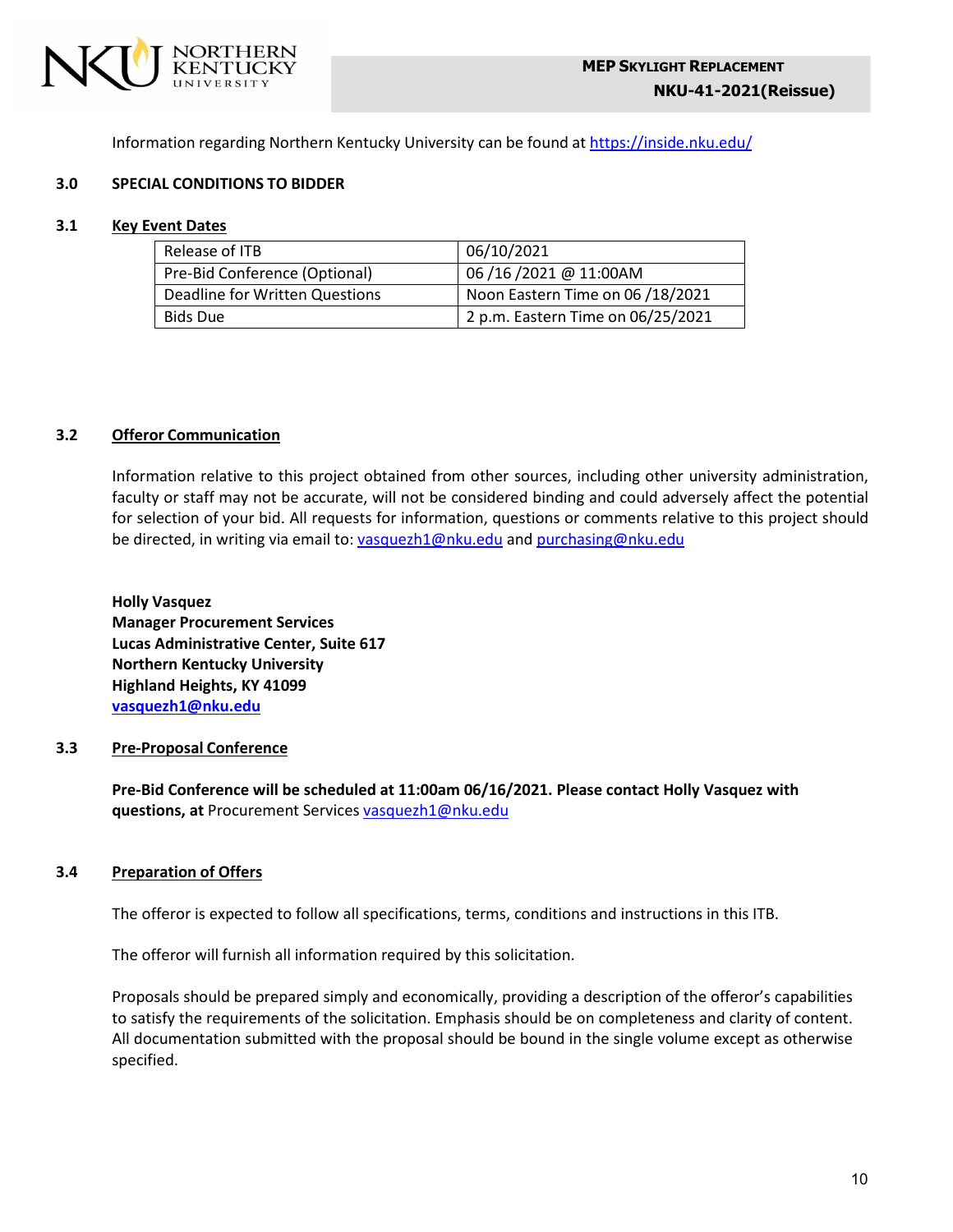

#### <span id="page-11-0"></span>**3.5 Bid Submission and Deadline**

Note: Due to the current situation with COVID -19, we are asking that all bids be submitted electronically **to [vasquezh1@nku.edu,](mailto:vasquezh1@nku.edu) [purchasing@nku.edu](mailto:purchasing@nku.edu) by the time and date specified.**

**Either a PDF or a link such as DropBox, Microsoft One Drive, Google Drive, etc. is acceptable. Bids received after the closing date and time will not be considered.**

**Blaine Gilmore Director, Procurement Services Lucas Administrative Center, Suite 617 1 Nunn Drive Northern Kentucky University Highland Heights, KY 41099**

**ITB NKU-41-2021(Reissue) MEP Skylight Replacement**

#### <span id="page-11-1"></span>**3.6 Modification or Withdrawal of Offer**

An offer and/or modification of offer received at the office designated in the solicitation after the exact hour and date specified for receipt will not be considered.

An offer may be modified or withdrawn by written notice before the exact hour and date specified for receipt of offers. An offer also may be withdrawn in person by an offeror or an authorized representative, provided the identity of the person is made known and the person signs a receipt for the offer, but only if the withdrawal is made prior to the exact hour and date set for receipt of offers.

# <span id="page-11-2"></span>**3.7 Acceptance or Rejection and Award of Proposal**

The University reserves the right to accept or reject any or all bids, to waive any informalities or technicalities, to clarify any ambiguities in bids. In the proposal. In case of error in extension or prices or other errors in calculation, the unit price shall govern. Further, the University reserves the right to make a single award, split awards, multiple awards or no award, whichever is in the best interest of the University.

# <span id="page-11-3"></span>**3.8 Rejection**

Grounds for the rejection of proposals include (but shall not be limited to):

a) Failure of a bid to conform to the essential requirements of the ITB.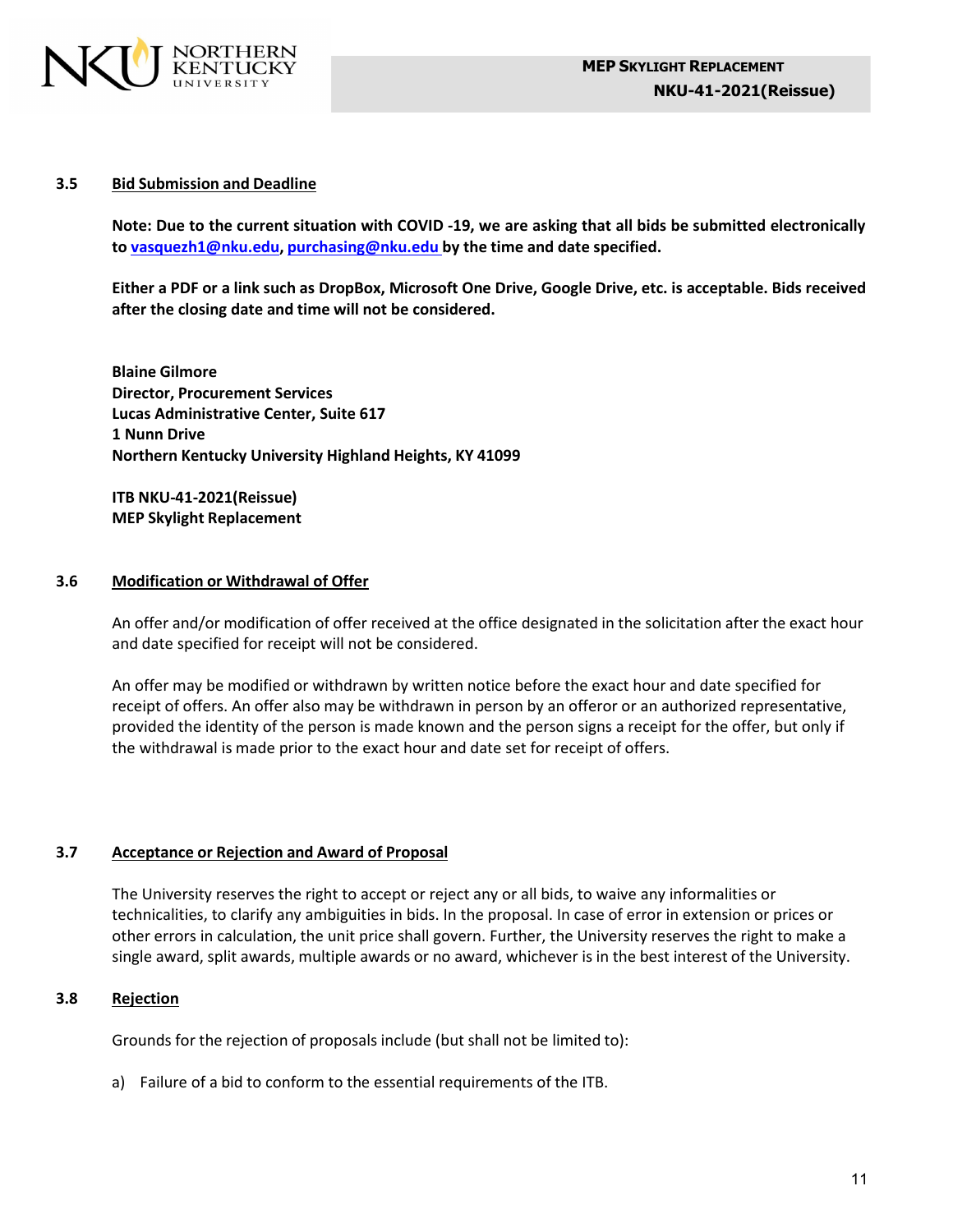

- b) Imposition of conditions that would significantly modify the terms and conditions of the solicitation or limit the offeror's liability to the University on the contract awarded on the basis of such solicitation.
- c) Failure of the offeror to sign the University ITB. This includes the Authentication of Proposal and Statement of Non-Collusion and Non-Conflict of Interest statements. (pages 1 & 2)
- d) Failure to sign the Bid Form / Form of Proposal
- e) Receipt of bid after the closing date and time specified in the ITB.

# <span id="page-12-0"></span>**3.19 Addenda**

Any addenda or instructions issued by the purchasing agent prior to the time for receiving proposals shall become a part of this ITB. Such addenda shall be acknowledged on the bid form or form of proposal. No instructions or changes shall be binding unless documented by a proper and duly issued addendum.

# <span id="page-12-1"></span>**3.10 Disclosure of Offeror's Response**

The ITB specifies the format, required information and general content of proposals submitted in response to this ITB. The purchasing agent will not disclose any portions of the proposals prior to contract award to anyone outside the Office of Procurement Services, the University's administrative staff, representatives of the state or federal government (if required) and the members of the committee evaluating the proposals. After a contract is awarded in whole or in part, the University shall have the right to duplicate, use or disclose all proposal data submitted by offerors in response to this ITB as a matter of public record.

Any submitted proposal shall remain valid for 90 days after the proposal due date.

#### <span id="page-12-2"></span>**3.11 Restrictions on Communications with University Staff**

From the issue date of this ITB until a contractor is selected and a contract award is made, offerors are not allowed to communicate about the subject of the ITB with any University administrator, faculty, staff or members of the board of regents except: the purchasing agent representative, any University purchasing official representing the University administration, others authorized in writing by the Office of Procurement Services and University representatives during offeror presentations. If violation of this provision occurs, the University reserves the right to reject the offeror's proposal.

# <span id="page-12-3"></span>**3.12 Cost of Preparing Bid or Proposal**

Costs for developing the bids or proposals and any subsequent activities prior to contract award are solely the responsibility of the offerors. The University will provide no reimbursement for such costs.

# <span id="page-12-4"></span>**3.13 Questions**

All questions should be submitted by e-mail to the purchasing agent listed in Section 3.2 no later than the date listed in Section 3.1.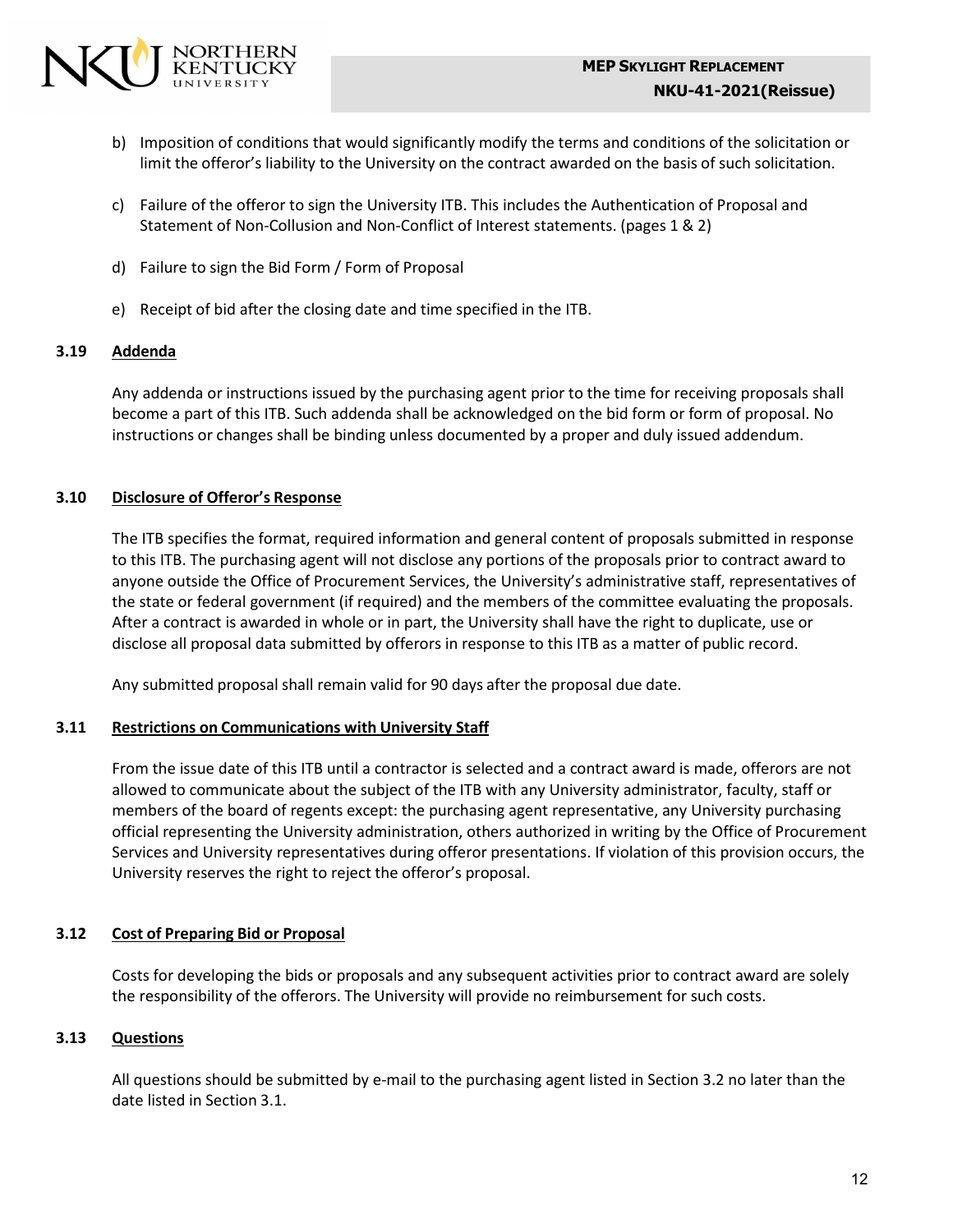

#### <span id="page-13-0"></span>**3.14 No Contingent Fees**

No person or selling agency shall be employed or retained or given anything of monetary value to solicit or secure this contract, except bona fide employees of the offeror or bona fide established commercial or selling agencies maintained by the offeror for the purpose of securing business. For breach or violation of this provision, the University shall have the right to reject the proposal, annul the contract without liability, or, at its discretion, deduct from the contract price or otherwise recover the full amount of such commission, percentage, brokerage or contingent fee or other benefit.

#### <span id="page-13-1"></span>**3.15 Proposal Addenda and Rules for Withdrawal**

Prior to the date specified for receipt of offers, a submitted proposal may be withdrawn by submitting a written request for its withdrawal to the University purchasing office, signed by the offeror. Unless requested by the University, the University will not accept revisions or alterations to proposals after the proposal due date.

# <span id="page-13-2"></span>**3.16 Effective Date**

The effective date of the contract shall be the date upon which the parties execute it and all appropriate approvals, including that of the (if applicable) Commonwealth of Kentucky Legislative Contracts Review Committee, have been received.

#### <span id="page-13-3"></span>**3.17 Contractor Cooperation in Related Efforts**

The University reserves the right to undertake or award other contracts for additional or related work to other entities. The contractor shall fully cooperate with such other contractors and University employees and carefully fit its work to such additional work. The contractor shall not commit or permit any act which will interfere with the performance of work by any other contractor or by University employees. This clause shall be included in the contracts of all contractors with whom this contractor will be required to cooperate. The University shall equitably enforce this clause to all contractors to prevent the imposition of unreasonable burdens on any contractor.

#### <span id="page-13-4"></span>**3.18 Governing Law**

The contractor shall conform to and observe all laws, ordinances, rules and regulations of the United States of America, Commonwealth of Kentucky and all other local governments, public authorities, boards or offices relating to the property or the improvements upon same (or the use thereof) and will not permit the same to be used for any illegal or immoral purposes, business or occupation. The resulting contract shall be governed by Kentucky law and any claim relating to this contract shall only be brought in the Franklin Circuit Court in accordance with KRS 45A.245.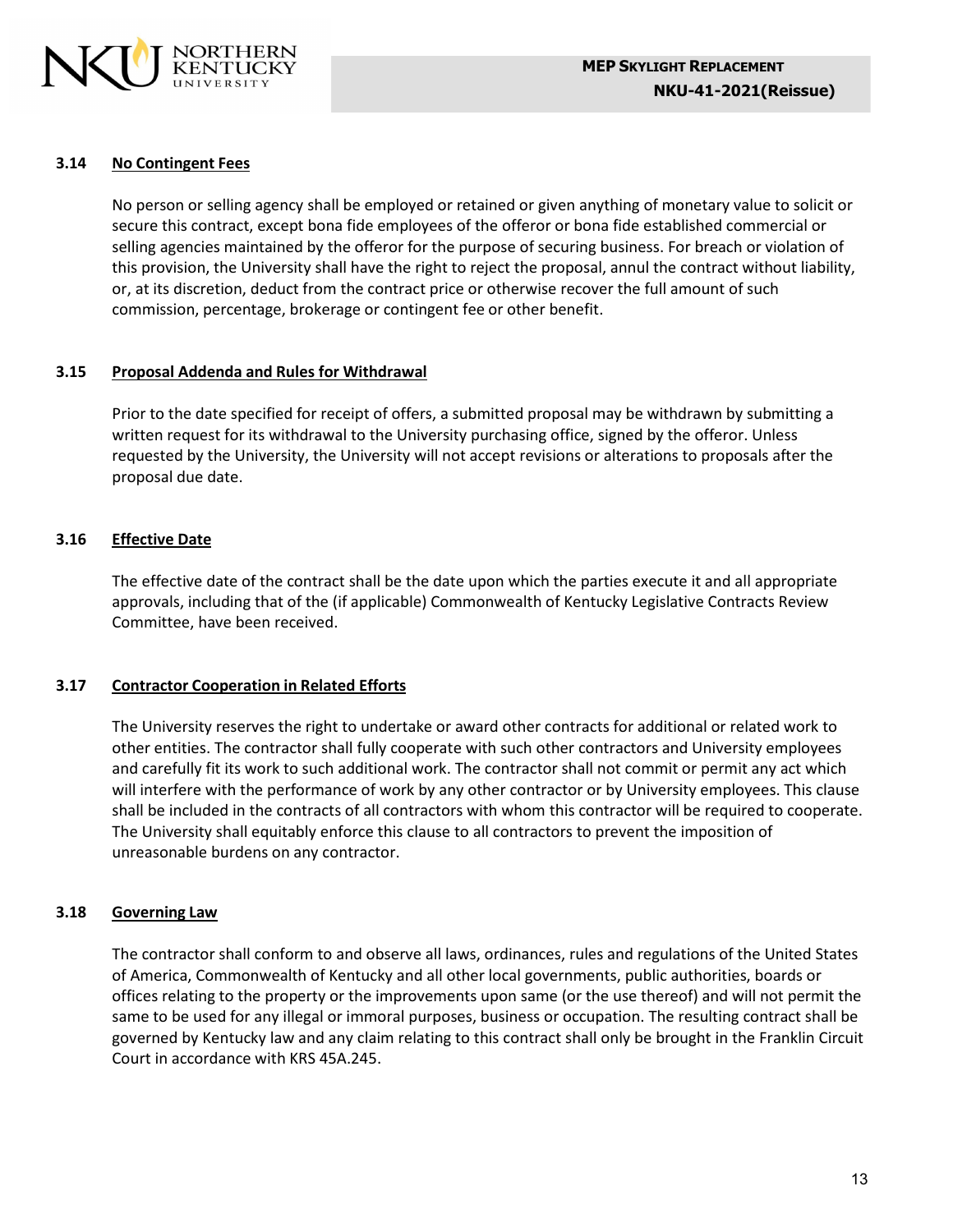

## <span id="page-14-0"></span>**3.19 Kentucky's Personal Information Security and Breach Investigation Procedures and Practices Act**

To the extent Company receives Personal Information as defined by and in accordance with Kentucky's Personal Information Security and Breach Investigation Procedures and Practices Act, KRS 61.931, 61.932 and 61.933 (the "Act"), Company shall secure and protect the Personal Information by, without limitation: (i) complying with all requirements applicable to non-affiliated third parties set forth in the Act; (ii) utilizing security and breach investigation procedures that are appropriate to the nature of the Personal Information disclosed, at least as stringent as University's and reasonably designed to protect the Personal Information from unauthorized access, use, modification, disclosure, manipulation, or destruction; (iii) notifying University of a security breach relating to Personal Information in the possession of Company or its agents or subcontractors within seventy-two (72) hours of discovery of an actual or suspected breach unless the exception set forth in KRS 61.932(2)(b)2 applies and Company abides by the requirements set forth in that exception; (iv) cooperating with University in complying with the response, mitigation, correction, investigation, and notification requirements of the Act , (v) paying all costs of notification, investigation and mitigation in the event of a security breach of Personal Information suffered by Company; and (vi) at University's discretion and direction, handling all administrative functions associated with notification, investigation and mitigation.

#### <span id="page-14-1"></span>**3.20 Termination for Convenience**

Northern Kentucky University, Office of Procurement Services, reserves the right to terminate the resulting contract without cause with a thirty (30) day written notice. Upon receipt by the contractor of a "notice of termination," the contractor shall discontinue all services with respect to the applicable contract. The cost of any agreed upon services provided by the contractor will be calculated at the agreed upon rate prior to a "notice of termination" and a fixed fee contract will be pro-rated (as appropriate).

# <span id="page-14-2"></span>**3.21 Termination for Non-Performance**

# **a) Default**

The University may terminate the resulting contract for non-performance, as determined by the University, for such causes as:

- Failing to provide satisfactory quality of service, including, failure to maintain adequate personnel, whether arising from labor disputes, or otherwise any substantial change in ownership or proprietorship of the Contractor, which in the opinion of the University is not in its best interest, or failure to comply with the terms of this contract;
- Failing to keep or perform, within the time period set forth herein, or violation of, any of the covenants, conditions, provisions or agreements herein contained;
- Adjudicating as a voluntarily bankrupt, making a transfer in fraud of its creditors, filing a petition under any section from time to time, or under any similar law or statute of the United States or any state thereof, or if an order for relief shall be entered against the Contractor in any proceeding filed by or against contractor thereunder. In the event of any such involuntary bankruptcy proceeding being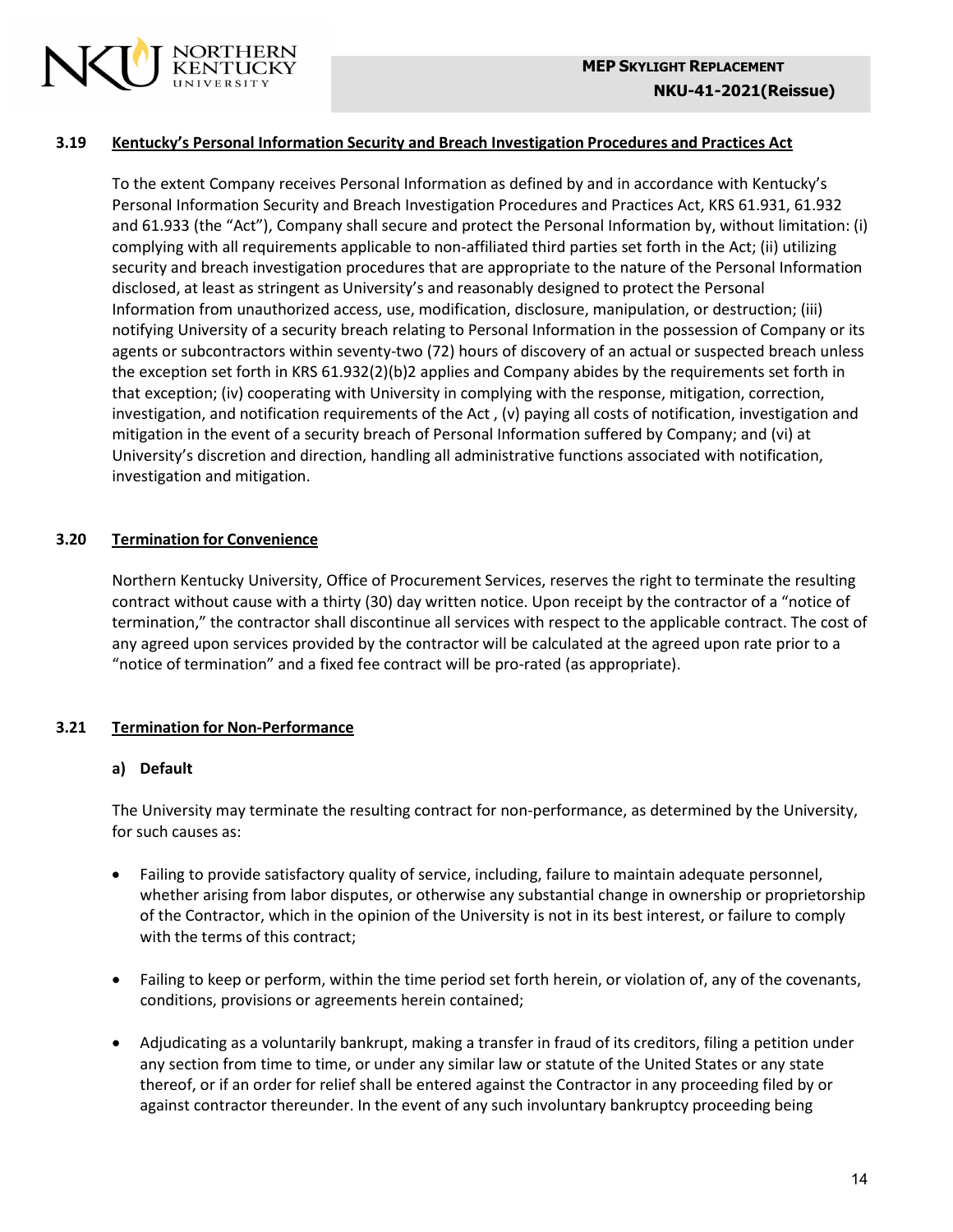

instituted against the Contractor, the fact of such an involuntary petition being filed shall not be considered an event of default until sixty (60) days after filing of said petition in order that Contractor might during that sixty (60) day period have the opportunity to seek dismissal of the involuntary petition or otherwise cure said potential default; or

• Making a general assignment for the benefit of its creditors, or taking the benefit of any insolvency act, or if a permanent receiver or trustee in bankruptcy shall be appointed for the Contractor.

# **b) Demand for Assurances**

In the event the University has reason to believe Contractor will be unable to perform under the Contract, it may make a demand for reasonable assurances that Contractor will be able to timely perform all obligations under the Contract. If Contractor is unable to provide such adequate assurances, then such failure shall be an event of default and grounds for termination of the Contract.

# **c) Notification**

The University will provide ten (10) calendar days written notice of default. Unless arrangements are made to correct the non-performance issues to the University's satisfaction within ten (10) calendar days, the University may terminate the contract by giving forty-five (45) days notice, by registered or certified mail, of its intent to cancel this contract.

# <span id="page-15-0"></span>**3.22 Funding Out**

The University may terminate this contract if funds are not appropriated or are not otherwise available for the purpose of making payments without incurring any obligation for payment after the date of termination, regardless of the terms of the contract. The University shall provide the contractor thirty (30) calendar days' written notice of termination under this provision.

# <span id="page-15-1"></span>**3.23 Assignment and Subcontracting**

The Contractor(s) may not assign or delegate its rights and obligations under any contract in whole or in part without the prior written consent of the University. Any attempted assignment or subcontracting shall be void.

# <span id="page-15-2"></span>**3.24 Permits, Licenses, Taxes**

The contractor shall procure all necessary permits and licenses and abide by all applicable laws, regulations and ordinances of all federal, state and local governments in which work under this contract is performed.

The contractor must furnish certification of authority to conduct business in the Commonwealth of Kentucky as a condition of contract award. Such registration is obtained from the Secretary of State, who will also provide the certification thereof. However, the contractor need not be registered as a prerequisite for responding to the ITB.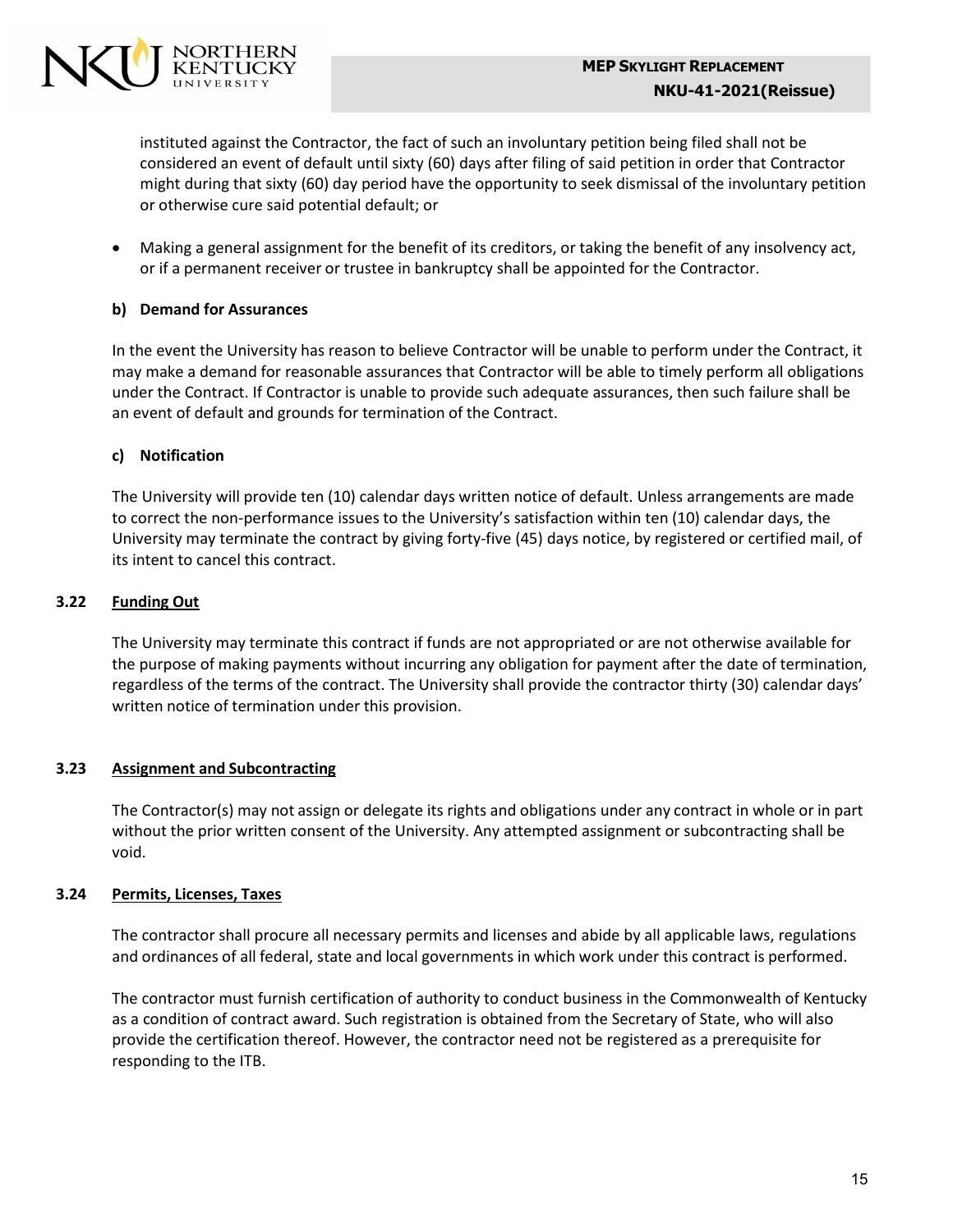

The contractor shall pay any sales, use, personal property and other tax arising out of this contract and the transaction contemplated hereby. Any other taxes levied upon this contract, the transaction or the equipment or services delivered pursuant hereto shall be the responsibility of the contractor.

The contractor will be required to accept liability for payment of all payroll taxes or deductions required by local and federal law including (but not limited to) old age pension, social security or annuities.

# <span id="page-16-0"></span>**3.25 Attorneys' Fees**

In the event that either party deems it necessary to take legal action to enforce any provision of the contract and in the event that the University prevails, the contractor agrees to pay all expenses of such action including attorneys' fees and costs at all stages of litigation.

#### <span id="page-16-1"></span>**3.26 Royalties, Patents, Copyrights and Trademarks**

The Contractor shall pay all applicable royalties and license fees. If a particular process, products or device is specified in the contract documents and it is known to be subject to patent rights or copyrights, the existence of such rights shall be disclosed in the contract documents and the Contractor is responsible for payment of all associated royalties. To the fullest extent permitted by law the Contractor shall indemnify, hold the University harmless, and defend all suits, claims, losses, damages or liability resulting from any infringement of patent, copyright, and trademark rights resulting from the incorporation in the Work or device specified in the Contract Documents.

Unless provided otherwise in the contract, the Contractor shall not use the University's name nor any of its trademarks or copyrights, although it may state that it has a Contract with the University.

# <span id="page-16-2"></span>**3.27 Indemnification**

The contractor shall indemnify, hold and save harmless the University, its affiliates and subsidiaries and their officers, agents and employees from losses, claims, suits, actions, expenses, damages, costs (including court costs and attorneys' fees of the University's attorneys), all liability of any nature or kind arising out of or relating to the Contractor's response to this ITB or its performance or failure to perform under the contract awarded from this ITB. This clause shall survive termination for as long as necessary to protect the University.

#### <span id="page-16-3"></span>**3.28 Insurance**

If awarded, bidder / proposer must provide NKU with an insurance certificate listing NKU as a certificate holder and additionally insured.

**Northern Kentucky University 617 Lucas Administrative Center 1 Nunn Drive**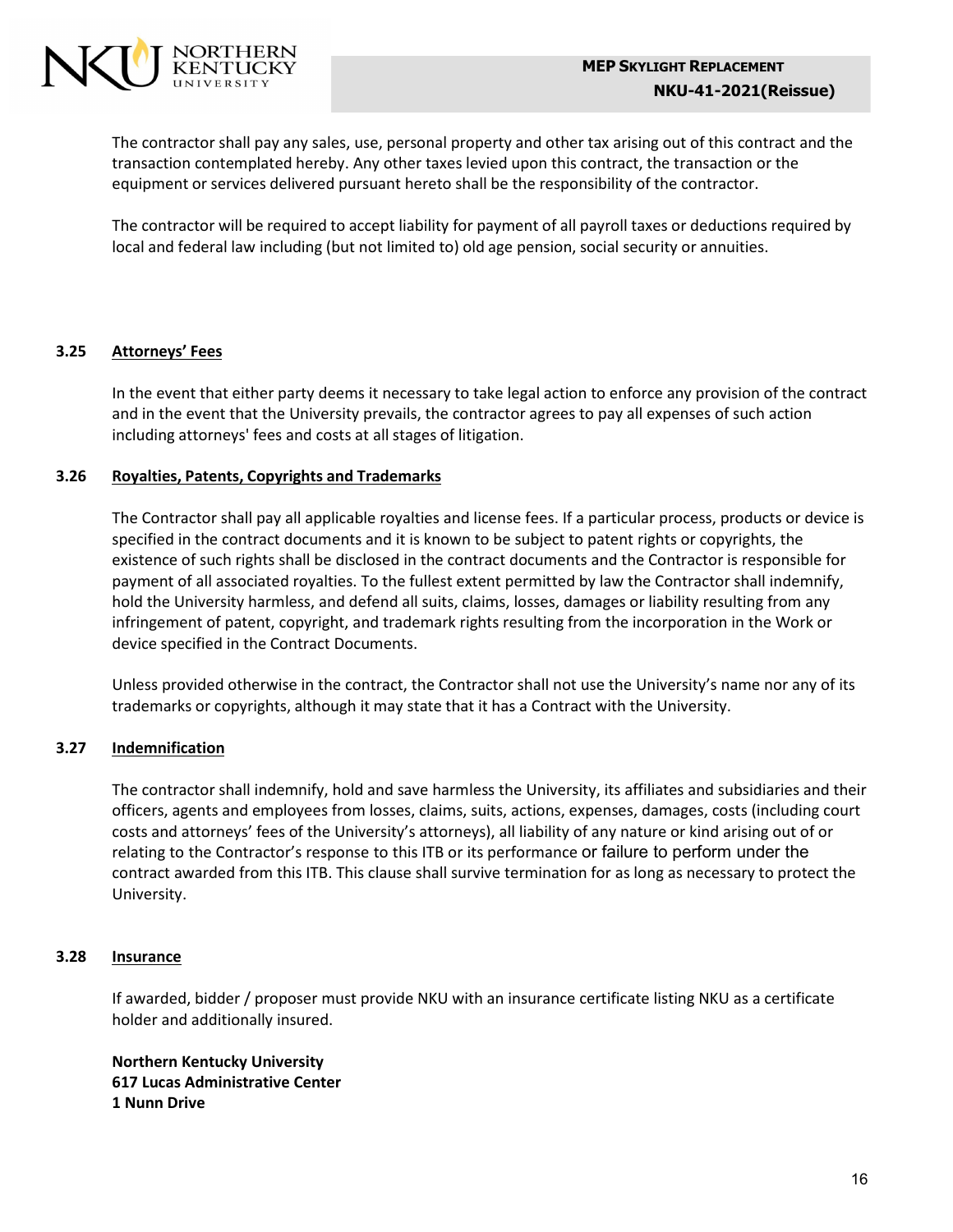

## **Highland Heights, KY 41099**

The Contractor shall furnish the University the Certificates of Insurance and guarantee the maintenance of such coverage during the term of the contract. The Contractor shall provide an original policy endorsement of its CGL insurance naming Northern Kentucky University and the directors, officers, trustees, and employees of the University as additional insured on a primary and non-contributory basis as their interest appears. Additionally, the Contractor shall provide an original policy endorsement for Waiver of subrogation in favor of the Northern Kentucky University its directors, officers, trustees, and employees as additional insured.

#### **Our basic insurance requirements are:**

Workers' Compensation insurance with Kentucky's statutory limits and Employers' Liability insurance with at least \$100,000 limits of liability.

Comprehensive General Liability (CGL) Insurance the limits of liability shall not be less than \$500,000 each occurrence for bodily injury and \$250,000 property damage.

Comprehensive Automobile Liability Insurance: To cover all owned, hired, leased or non-owned vehicles used on the Project. Coverage shall be for all vehicles including off the road tractors, cranes and rigging equipment and include pollution liability from vehicle upset or overturn. Policy limits shall not be less than \$500,000 for bodily injury and \$100,000 for property damage.

Excess liability insurance in an umbrella form for excess coverages shall have a minimum of \$1,000,000 combined single limits for bodily injury and property damage for each.

#### <span id="page-17-0"></span>**3.29 Method of Award**

It is the intent of the University to award a contract to the qualified offeror whose bid, conforming to the conditions and requirements of the ITB, is determined to be the lowest.

Notwithstanding the above, this ITB does not commit the University to award a contract from this solicitation. The University reserves the right to reject any or all offers and to waive formalities and minor irregularities in the bid received.

# <span id="page-17-1"></span>**3.30 Reciprocal Preference**

In accordance with KRS 45A.494, a resident offeror of the Commonwealth of Kentucky shall be given a preference against a nonresident offeror. In evaluating proposals, the University will apply a reciprocal preference against an offeror submitting a proposal from a state that grants residency preference equal to the preference given by the state of the nonresident offeror. Residency and non-residency shall be defined in accordance with KRS 45A.494(2) and 45A.494(3), respectively. Any offeror claiming Kentucky residency status shall submit with its proposal a notarized affidavit affirming that it meets the criteria as set forth in the above reference statute.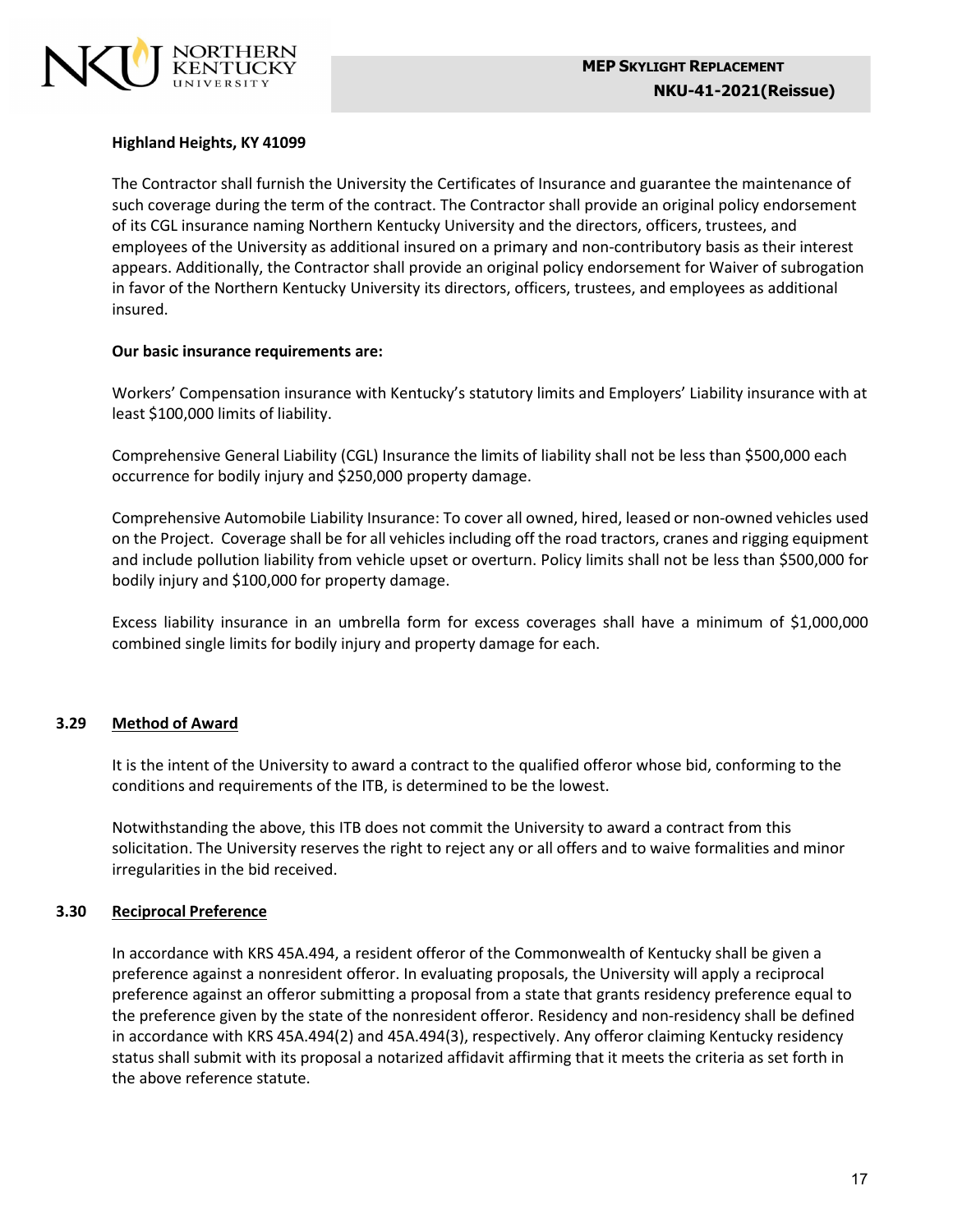

An affidavit is provided and attached, for your convenience to this ITB.

#### <span id="page-18-0"></span>**3.31 Reports and Auditing**

The University, or its duly authorized representatives, shall have access to any books, documents, papers, records or other evidence which are directly pertinent to this contract for the purpose of financial audit or program review.

# <span id="page-18-1"></span>**3.32 Confidentiality**

The University recognizes an offeror's possible interest in preserving selected information and data included in the proposal; however, the University must treat such information and data as required by the Kentucky Open Records Act, KRS 61.870, et seq.

If the offeror declares information provided in their response to be proprietary in nature and not available for public disclosure, the offeror shall declare in their response the inclusion of proprietary information and shall noticeably label as confidential or proprietary each sheet containing such information. Proposals containing information declared by the offeror to be proprietary or confidential, either wholly or in part, not excluded by the Kentucky Open Records Act, KRS 61.870 may be deemed non-responsive and may be rejected.

The University's General Counsel shall review each offeror's information claimed to be confidential and, in consultation with the offeror (if needed), make a final determination as to whether or not the confidential or proprietary nature of the information or data complies with the Kentucky Open Records Act.

# <span id="page-18-2"></span>**3.33 Conflict of Interest**

When submitting and signing a proposal, an offeror is certifying that no actual, apparent or potential conflict of interest exists between the interests of the University and the interests of the offeror. A conflict of interest (whether contractual, financial, organizational or otherwise) exists when any individual, contractor or subcontractor has a direct or indirect interest because of a financial or pecuniary interest, gift or other activities or relationships with other persons (including business, familial or household relationships) and is thus unable to render or is impeded from rendering impartial assistance or advice, has impaired objectivity in performing the proposed work or has an unfair competitive advantage.

Questions concerning this section or interpretation of this section should be directed to the University purchasing agent identified in this ITB.

#### <span id="page-18-3"></span>**3.34 Personal Service Contract Policies/not applicable for thisITB**

This ITB is for consulting or other personal services. Kentucky law requires a Personal Services Contract to be signed by the vendor and filed with the Legislative Research Commission in Frankfort prior to any work beginning. KRS [45A.690](http://lrc.ky.gov/KRS/045A00/690.PDF) defines a Personal Service Contract as "an agreement whereby an individual, firm,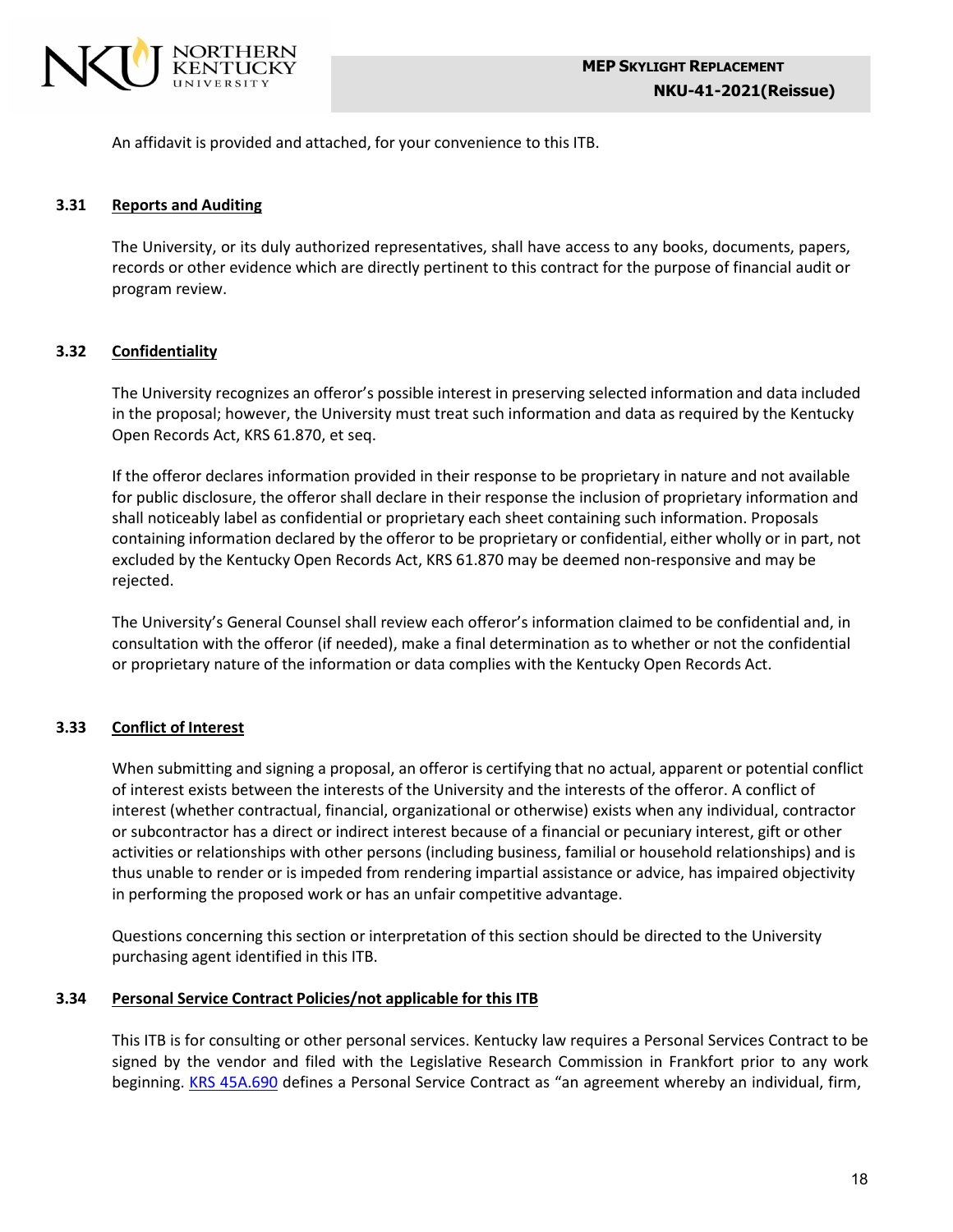

partnership, or corporation is to perform certain services requiring professional skill or professional judgment for a specified period of time at a price agreed upon."

After Determination but prior to award, a Personal Services Contract will be sent to the winning offeror for signature. Please be sure to sign and return the **original** contract promptly to Northern Kentucky University. A Notice of Award will not be issued until the signed Personal Services Contract has been received by Procurement Services and filed with the Legislative Research Commission in Frankfort, KY.

#### **REGARDING PERSONAL SERVICE CONTRACT INVOICING**

House Bill 387 has now amended Kentucky Revised Statute 45A.695(10)(A) with the following language, "No payment shall be made on any personal service contract unless the individual, firm, partnership, or corporation awarded the personal service contract submits its invoice for payment on a form established by the committee". The Personal Service Contract Invoice Form shall be used for this purpose and for you convenience we have added fields so that it can be filled in online and printed. This form can be located on NKU's Procurement Services website at: [www.lrc.ky.gov/statcomm/contracts/PSC%20INVOICE%20form.pdf](http://www.lrc.ky.gov/statcomm/contracts/PSC%20INVOICE%20form.pdf)

# **3.35 Parking Permits**

Contractor must obtain parking permits for all vehicles that will be parked on campus. Permits can be obtained at the Welcome Center for \$80/month per vehicle.

<http://parking.nku.edu/rules/guidelines.html>

#### **3.36 Tobacco Free Campus**

Effective January 1st, 2014, NKU will be a tobacco free campus. The use of all tobacco products shall be prohibited in all campus buildings and outside areas on campus.

# **3.37 Statutory Authority**

Selection of firms to provide professional services to Northern Kentucky University are governed by the provisions of the Kentucky Revised Statutes, KRS 45A.085, <http://www.lrc.ky.gov/KRS/045A00/085.PDF>

#### **3.38 Foreign Corporations**

Foreign corporations are defined as corporations that are organized under laws other than the laws of the commonwealth of Kentucky. Foreign corporations doing business within the commonwealth of Kentucky are required to be registered with the Secretary of State, New Capitol Building, Frankfort, Kentucky and must be in good standing.

The Foreign Corporate Proposer, if not registered with the Secretary of State at the time of the bid submittal, shall be required to become registered and be declared in good standing prior to the issuance or receipt of a contract.

#### **3.39 Domestic Corporations**

Domestic corporations are required to be in good standing

#### **3.40 Occupational License**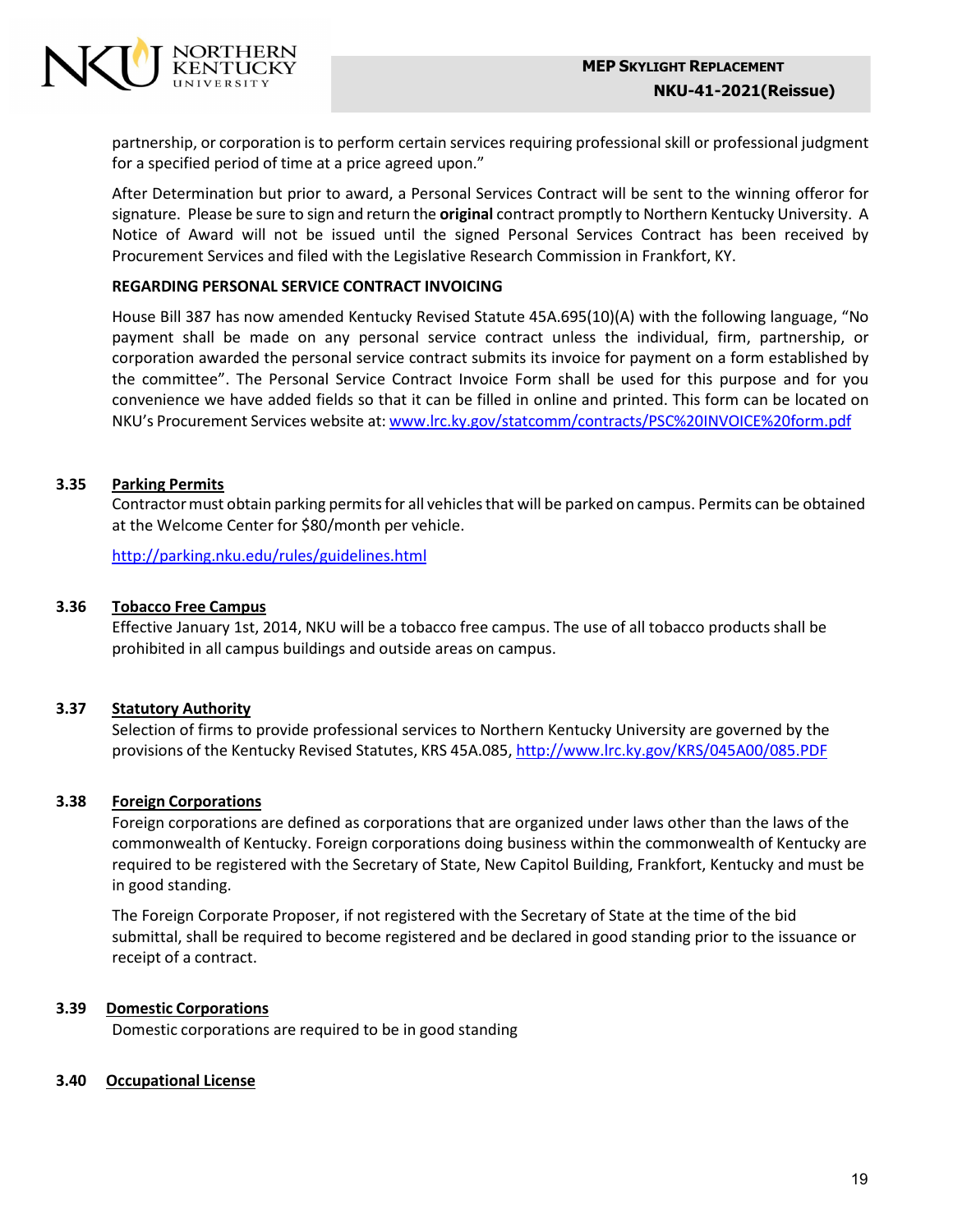

Northern Kentucky University was annexed by the city of Highland Heights in 2008. All contractors performing work for NKU must possess a Campbell County Occupational License and a city of Highland Heights Occupational License (administered by Campbell County) and must also pay applicable payroll taxes. For further information, call 859-572-6605.

## **3.41 Bid Bonds:**

A 5% bid bond is required with submission of this ITB.

#### **3.42 Payment and Performance Bonds**

100% Payment and Performance Bonds will be required for work arising from this ITB.

#### **3.43 Completion Dates or Liquidated Damages not applicable for this ITB**

#### **3.44 Coordination of Work**

The Vendorshall be responsible for coordinating all work with the **NKU Project Manager**. The Contractorshall cooperate completely with the Owner's security forces and measures.

#### **3.45 Damage and Repairs**

The Contractor shall exercise particular care to avoid damage to his own work, the Owner's property, and adjacent property of every description. He shall make good any damage resulting from or caused by the work under this contract at his sole expense in a manner satisfactory and without extra cost to the Owner including, but not limited to, finishes, furnishings, and landscaping.

#### **3.46 Hazardous Materials**

No asbestos containing materials, lead based paints, or other hazardous materials shall be furnished or installed in this work.

#### **3.47 Examination of Site**

Each vendorshall fully acquaint and familiarize themselves with the conditions asthey exist and the character of the operation to be carried on under the proposed contract and has made such investigation as may be reasonably necessary so that the vendor shall fully understand the facilities, physical conditions and restrictions attending to the work under the contract. The specifications furnished represent a fair approximation of the material needed but all quotations submitted should take into account knowledge gained as a result of the above referenced visual inspection.

# **3.48 Examination of Contract**

Each vendor shall also thoroughly examine and become familiar with the specifications and associated contract documents. By submitting a bid, the vendor agrees that they have carefully examined the specifications and have thereupon decided that from their own investigation Contractor has satisfied themselves as to the nature and location of work, the general and local conditions and all matters which may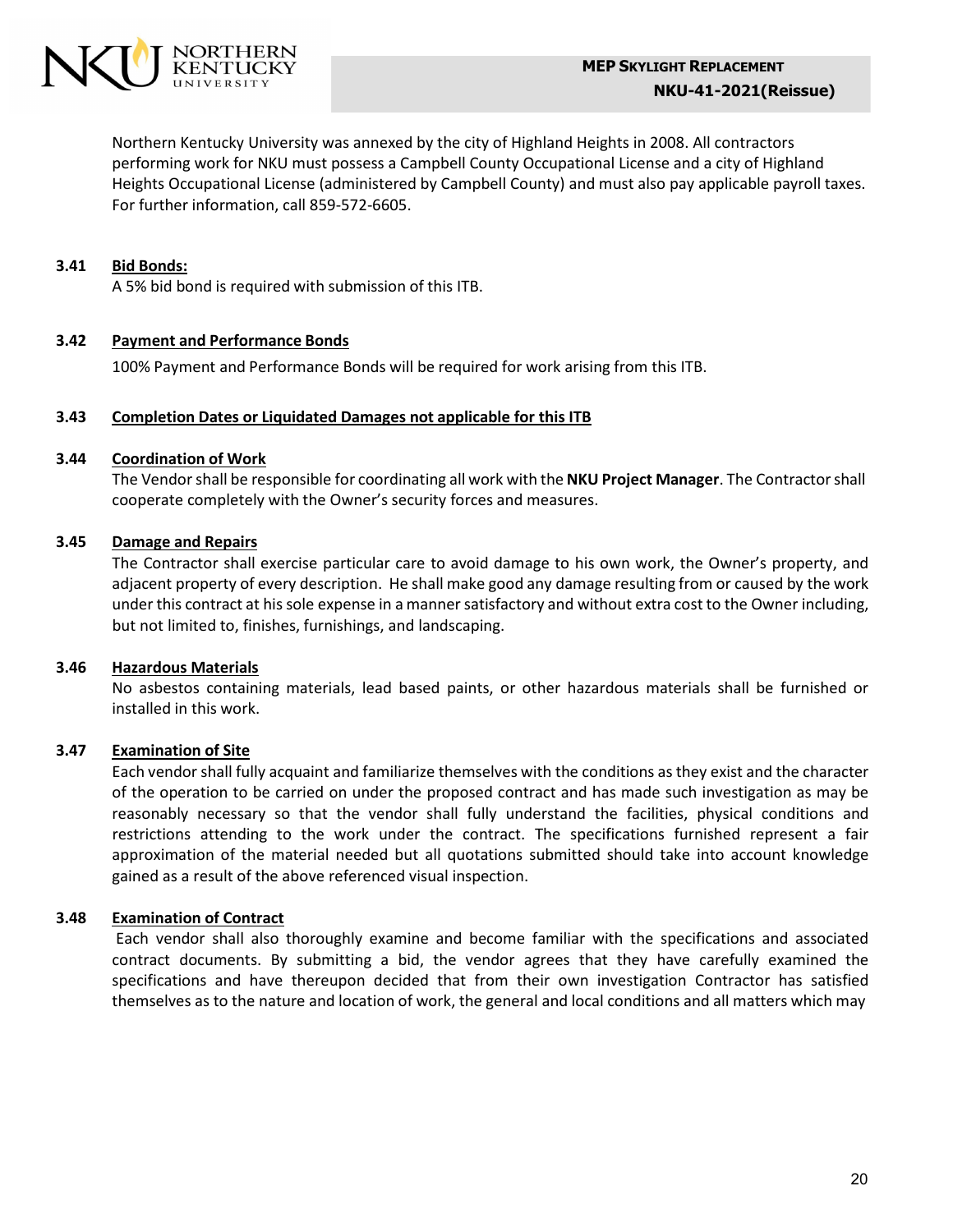

<span id="page-21-0"></span>in any way affect the work or its performance and that as a result of such examination and investigation, vendor fully understands the intent and purpose of the documents and conditions of the bidding. Claims for additional compensation and/or extension of time because of the vendor's failure to follow the foregoing procedure and to familiarize themselves with the Contract Documents and all conditions which might affect work will not be allowed.

## **3.49 Field Verification**

It is the Vendor's responsibility to verify all measurements.

#### **3.50 Hours of Work**

Working days at Northern Kentucky University are generally Monday through Friday, 7:00am to 4:30pm. Working hours for the project are at contractor discretion. Please inform project manager of general working hours. Any night work will need to be approved by said project manager.

#### **3.51 Warranty**

Contractor shall warrant the skylight system to be free from defects in workmanship and materials for a period of 5 years from the date of final completion. Contractor shall warrant glass against defective materials per the glass manufacturer's warranty.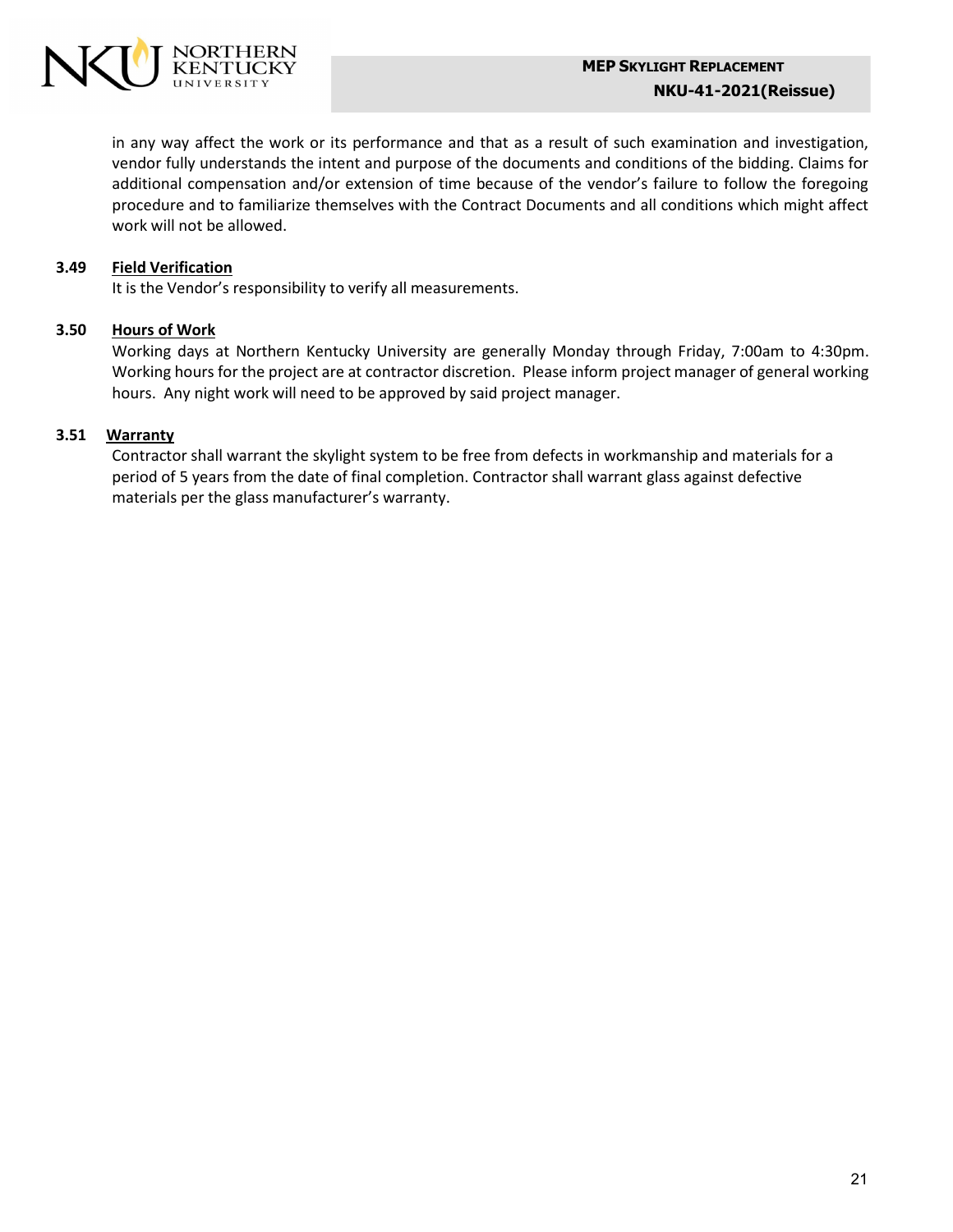

**4.0** SCOPE OF WORK - Outlined under 1.0 General Overview (Intent and Scope)

#### <span id="page-22-0"></span>5.0 BID DOCUMENTS

- **5.1 References**
- **5.2 List of Unit Prices (If Applicable)**
- **5.3 Subcontractors (If Applicable)**
- **5.4 List of Materials and Equipment**
- **5.5 Bid Bond**
- **5.6 EEO Paperwork (If Applicable)**
- **5.7 Form of Bid**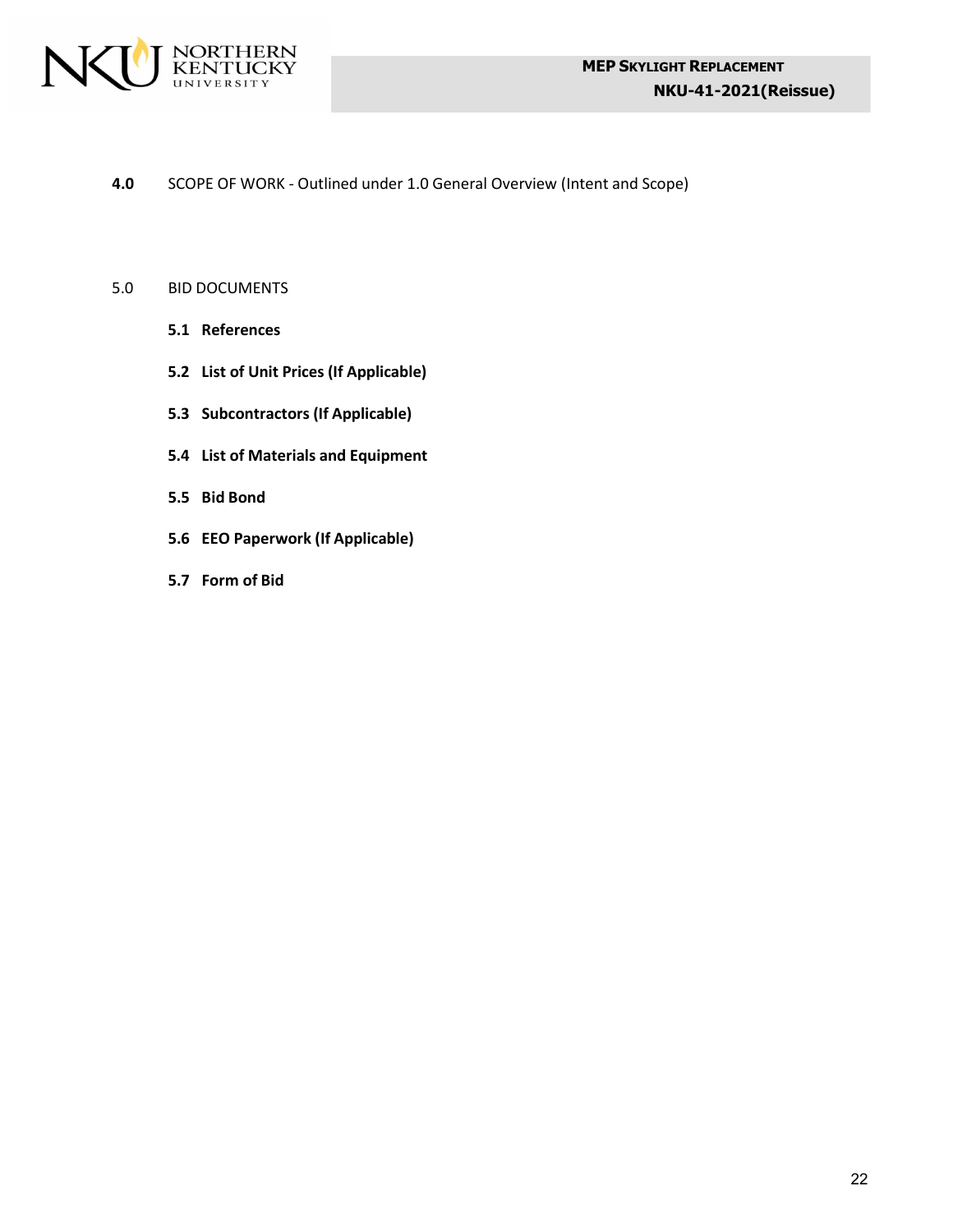

# **5.1 REFERENCES**

**Bidder Qualifications:** The bidder is required to submit a list of completed projects where he has performed **similar work** to that specified herein.

| Contact Name: Name and Second Contact Name and Second Contact Name and Second Contact Name and Second Contact N<br><u> 1989 - Johann Harry Harry Harry Harry Harry Harry Harry Harry Harry Harry Harry Harry Harry Harry Harry Harry</u><br>Contact Name: Name and Second Contact Name and Second Contact Name and Second Contact Name and Second Contact N |
|-------------------------------------------------------------------------------------------------------------------------------------------------------------------------------------------------------------------------------------------------------------------------------------------------------------------------------------------------------------|
|                                                                                                                                                                                                                                                                                                                                                             |
|                                                                                                                                                                                                                                                                                                                                                             |
|                                                                                                                                                                                                                                                                                                                                                             |
|                                                                                                                                                                                                                                                                                                                                                             |
|                                                                                                                                                                                                                                                                                                                                                             |
|                                                                                                                                                                                                                                                                                                                                                             |
|                                                                                                                                                                                                                                                                                                                                                             |
|                                                                                                                                                                                                                                                                                                                                                             |
|                                                                                                                                                                                                                                                                                                                                                             |
|                                                                                                                                                                                                                                                                                                                                                             |
|                                                                                                                                                                                                                                                                                                                                                             |
|                                                                                                                                                                                                                                                                                                                                                             |
|                                                                                                                                                                                                                                                                                                                                                             |
|                                                                                                                                                                                                                                                                                                                                                             |
|                                                                                                                                                                                                                                                                                                                                                             |
|                                                                                                                                                                                                                                                                                                                                                             |
| Contact Name: 1988 and 2008 and 2008 and 2008 and 2008 and 2008 and 2008 and 2008 and 2008 and 2008 and 2008 and 2008 and 2008 and 2008 and 2008 and 2008 and 2008 and 2008 and 2008 and 2008 and 2008 and 2008 and 2008 and 2                                                                                                                              |
|                                                                                                                                                                                                                                                                                                                                                             |
| <b>Value of Contract:</b>                                                                                                                                                                                                                                                                                                                                   |
|                                                                                                                                                                                                                                                                                                                                                             |
|                                                                                                                                                                                                                                                                                                                                                             |
|                                                                                                                                                                                                                                                                                                                                                             |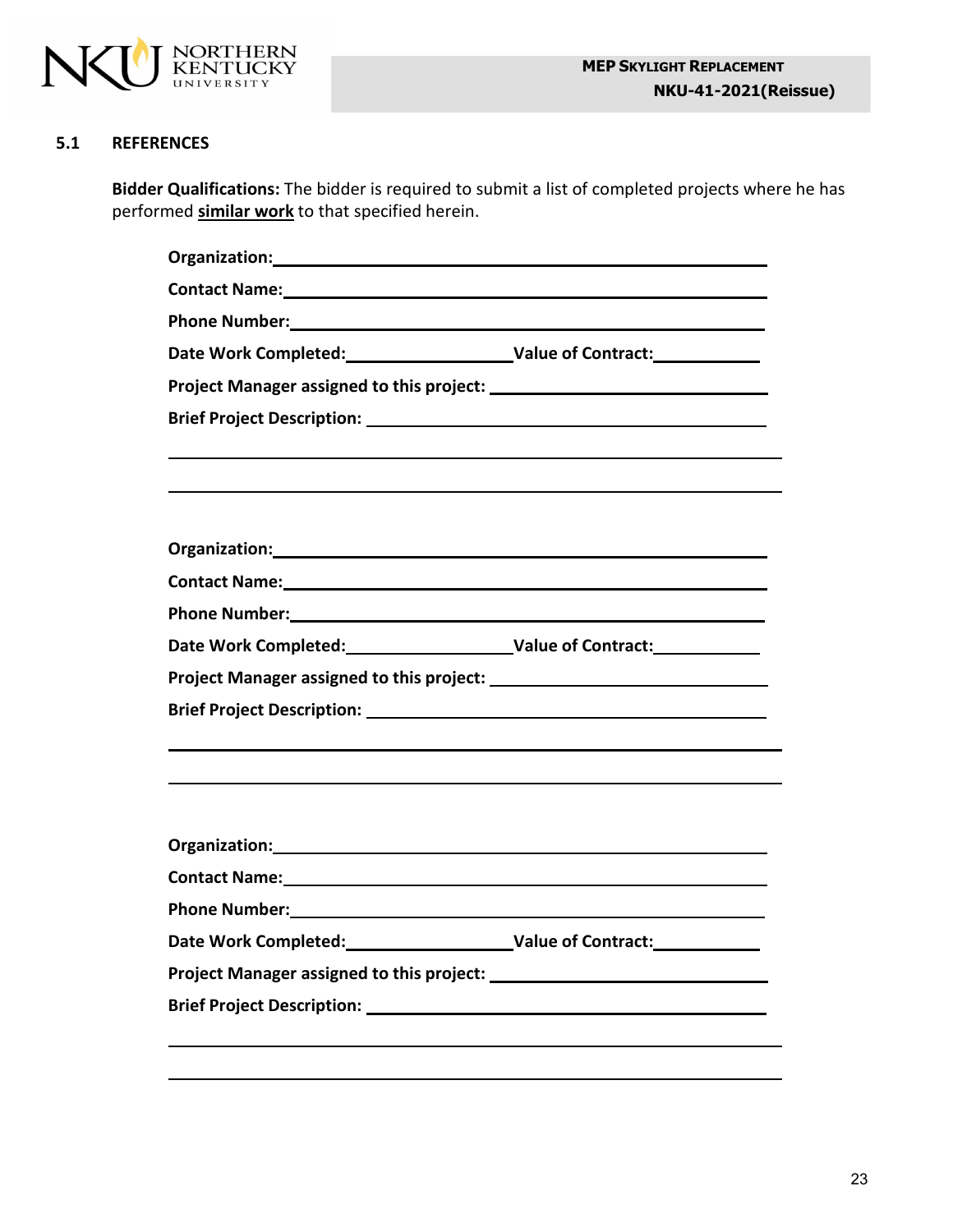

# **5.1 List of Unite Prices (IF APPLICABLE)**

**List of Unit Prices.** Unit prices shall include the furnishing of all labor, materials, suppliers, services, and shallinclude all items of cost, overhead and profit for the Trade Contractor and any Subcontractor involved, and shall be used uniformly without modification for either additions or deductions. The Unit Price as established shall be used to determine the equitable adjustment of the Contract Price in connection with changes or extra work performed under the Contract. Failure to completely fill out the unit prices requestedwill result in Bid rejection.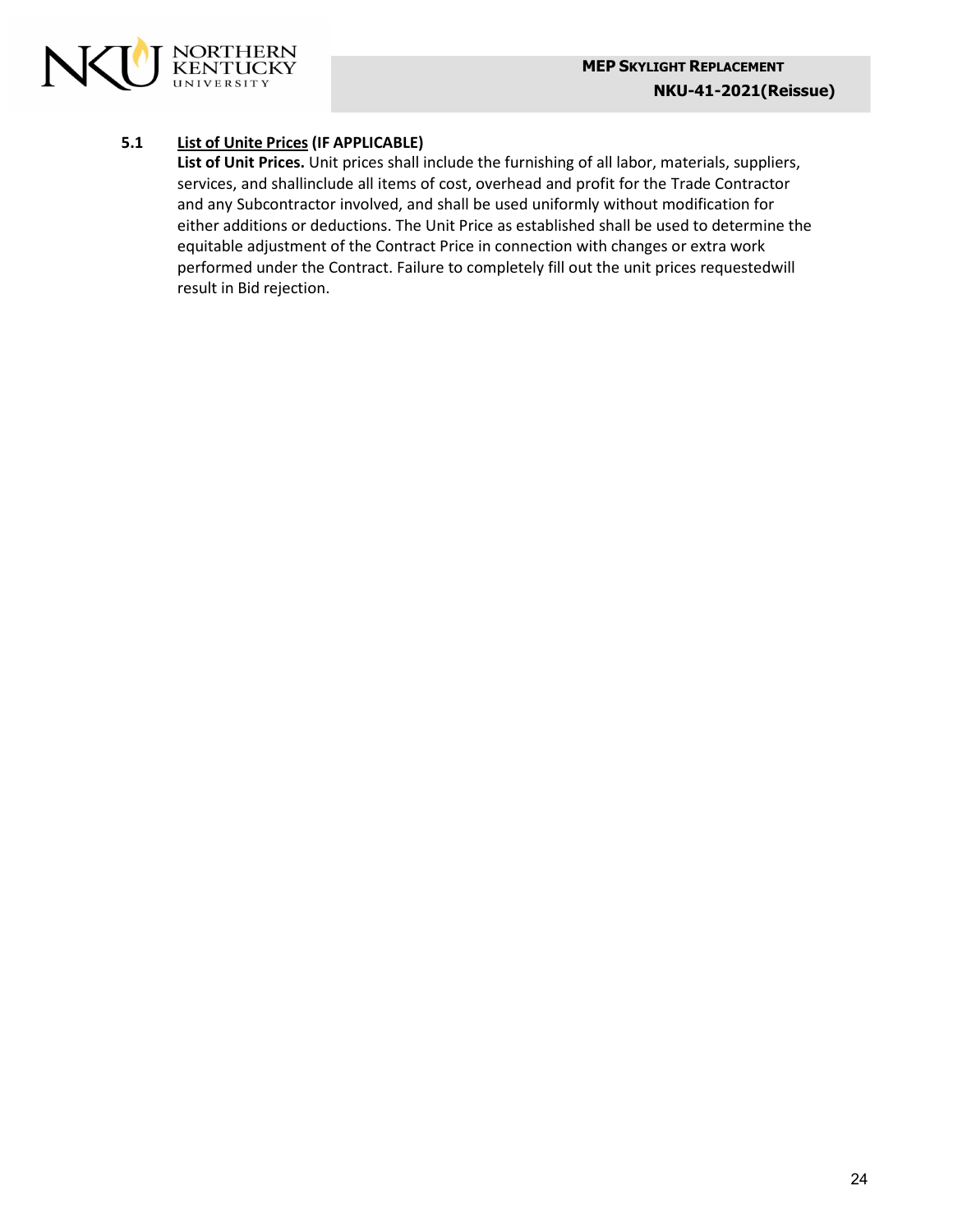

## **5.3 SUBCONTRACTORS (IF APPLICABLE)**

**SUBCONTRACTORS:** The following is a list of subcontractors proposed by the bidder to be used to complete the project. All subcontractors are subject to approval by Northern Kentucky University. Failure to submit this list completely filled out may invalidate bid**. SUBCONTRACTORS MAY NOT BE CHANGED AFTER CONTRACT AWARD WITHOUT APPROVAL BY NKU.**

#### **BRANCH OF WORK NAME, ADDRESS AND TELEPHONE OF SUBCONTRACTORS**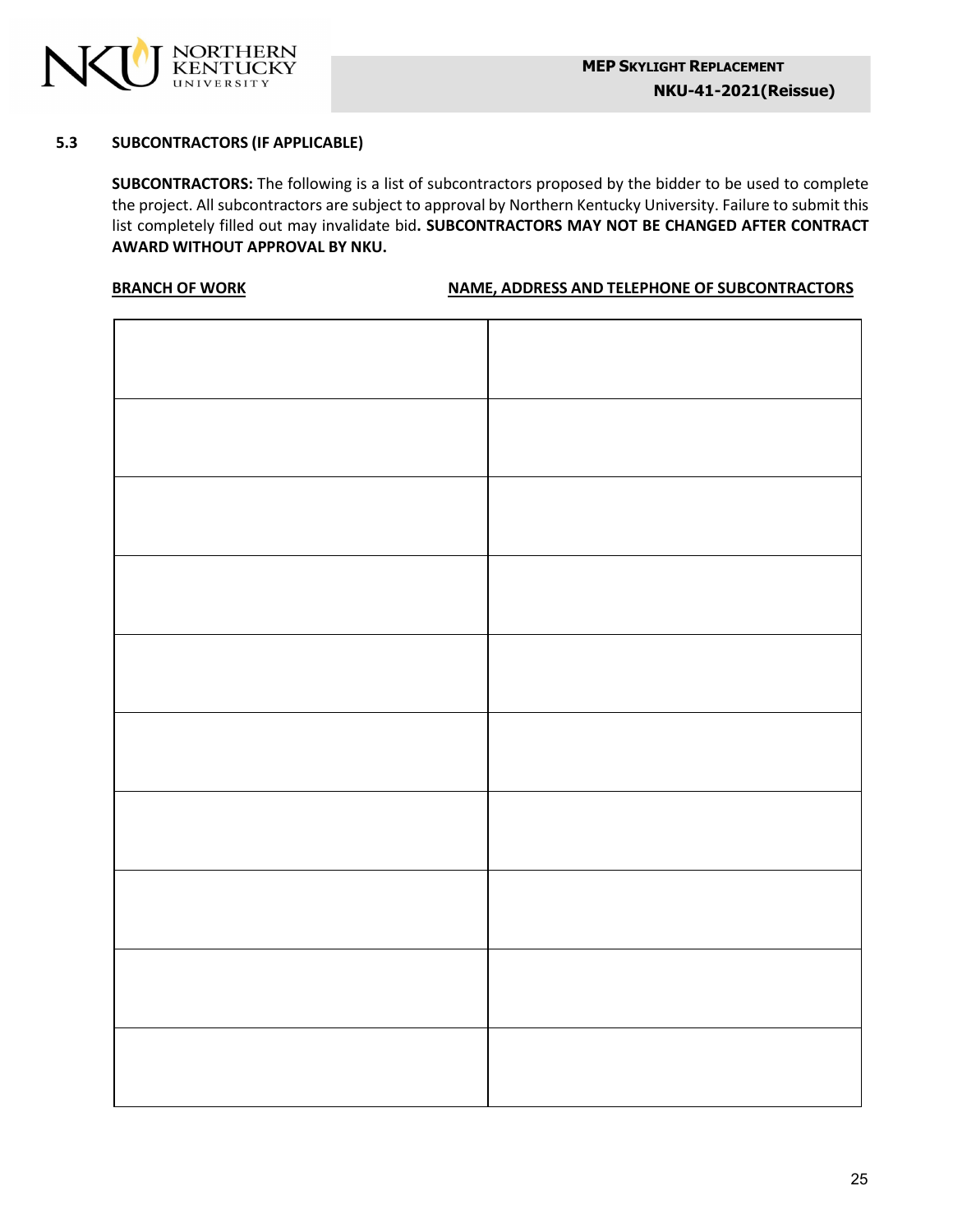



## **5.4 List of Materials and Equipment**

#### **(Must be submitted within 24 hours after bid opening)**

Every item listed under the different phases of this project must be clearly identified so that Northern Kentucky University will definitely know what the bidder proposes to furnish. Bidders be hereby advised that this list shall be required to be filled out completely by the apparent low bidder within twenty-four (24) hours from the close of the official reading of the bids.

The above requirement does not preclude any bidder from submitting this list, fully executed, at the time the bids are submitted.

The use of the manufacturers' dealer's name only, or stating "as per plans and specifications", will not be considered as sufficient identification. Where more than one "Make or Brand" is listed for any one item, the Owner has the right to select the one to be used.

Failure to submit a proper list may result in rejection of the Bidder's Proposal.

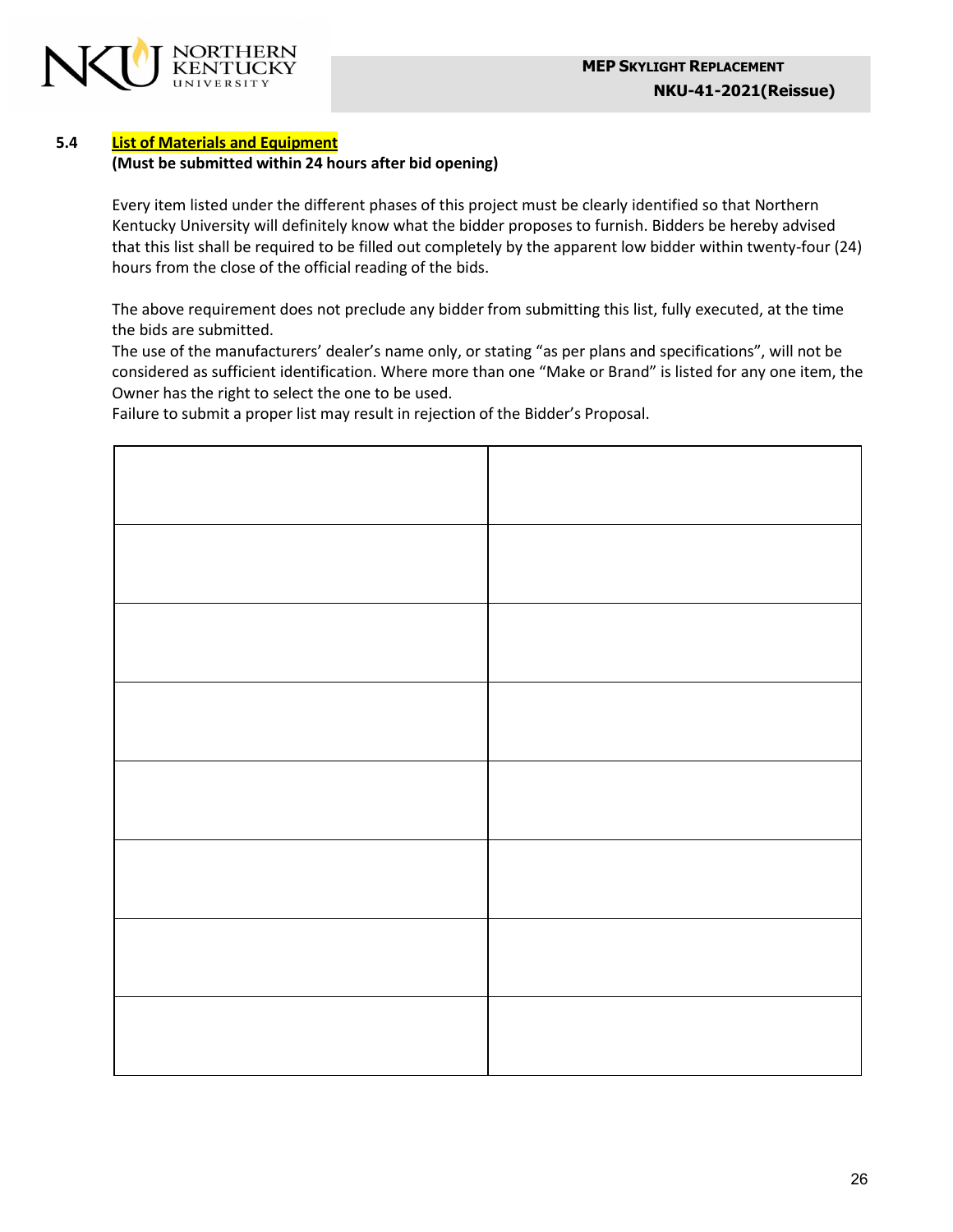

# **5.5 Bid Bond** 5% of Contract Price

**KNOW ALL MEN BY THESE PRESENTS,** that we (here insert full name and address or legal title of Contractor)

as Principal, hereinafter called the Principal, and (here insert full name and address or legal title of Surety) a corporation duly organized under the laws of the State of Kentucky as Surety, hereinafter called Surety, are held and firmly bound unto **Northern Kentucky University** as Obligee, hereinafter called Obligee, in the sum of :

| Dollars (\$ |  |
|-------------|--|
|             |  |

representing 5% of the Principal's total bid price and for the payment of which sum well and truly to be made, the said Principal and the said Surety, bind ourselves, our heirs, executors, administrators, successors and assigns, jointly and severally, firmly by these presents.

WHEREAS, the Principal has submitted a bid for (Here insert full name, address and description of project) NOW THEREFORE, if the Obligee shall accept the bid ofthe Principal within the period specified, or if no period is specified, within 45 days after its opening, and the Principal shall enter into a Contract with the Obligee in accordance with the terms of such bid, and give such bid or bonds as may be specified in the bidding or Contract Documents with good and sufficient surety for the faithful performance of such Contract and for the prompt payment of labor and material furnished in the prosecution thereof, or in the event of the failure of the Principal to enter such Contract and give such bonds or bonds, if the Principal shall pay to the Obligee the difference not to exceed the penalty hereof between the amount specified in said bid and such larger amount for which the Obligee may in good faith contract with another party to perform the Work covered by said bid, then this obligation shall be null and void, otherwise to remain in full force and effect.

| Signed and sealed this day of | 2021                            |           |
|-------------------------------|---------------------------------|-----------|
| (Principal)                   | (Seal)                          |           |
|                               |                                 | (Witness) |
| (Title)                       |                                 |           |
| (Surety)                      | (Seal)                          |           |
|                               |                                 | (Witness) |
| (Title)                       |                                 |           |
|                               | THIS DOCUMENT MUST BE NOTORIZED |           |

**Thisis only an example. Other forms may be used.**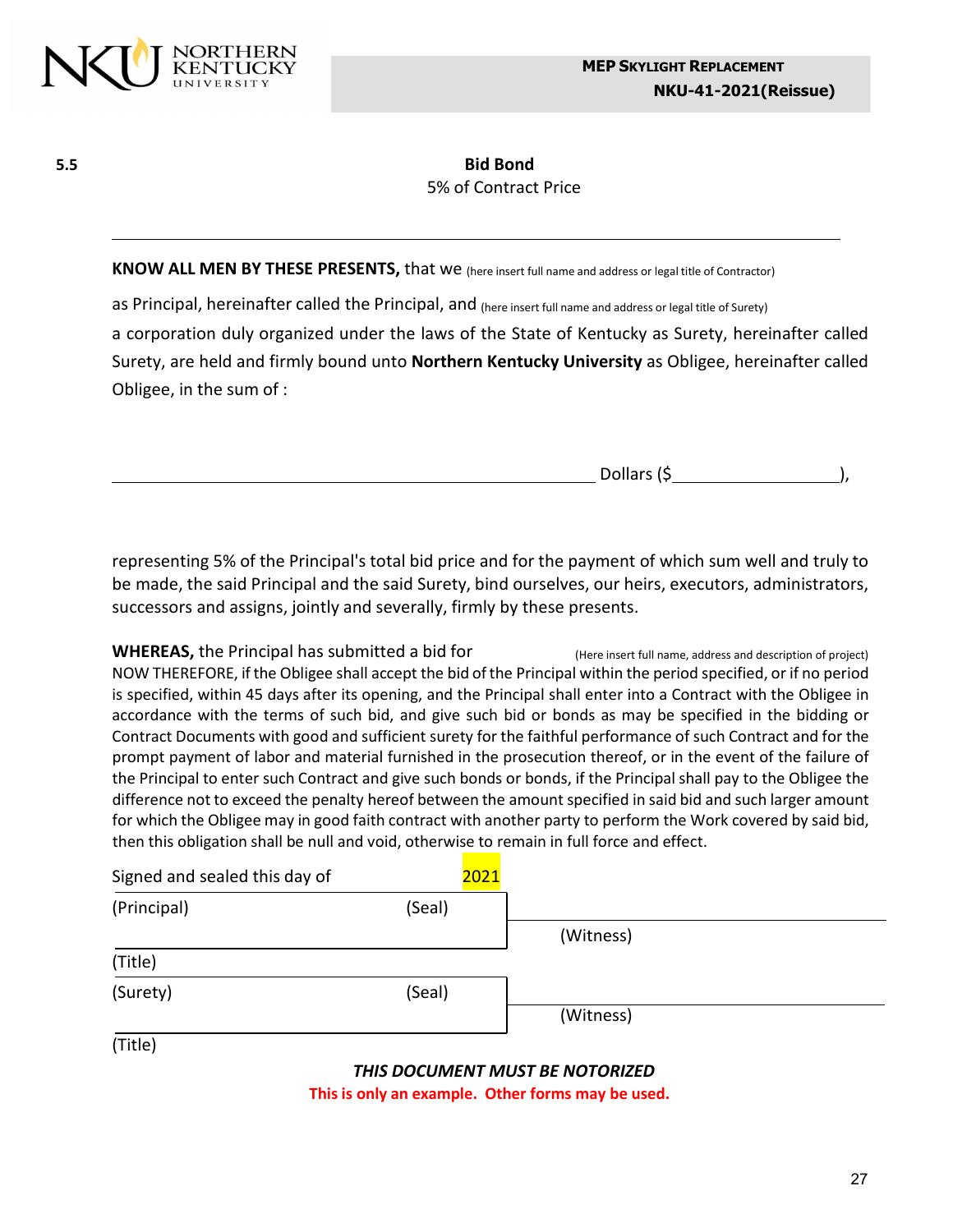

#### **5.6 FORM OF PROPOSAL**

#### **LUMP SUM BASE BID**

The Bidder agrees to furnish all labor, materials, supplies, supervision and services required to perform this contract in a workmanlike manner. These services to be provided in accordance with Specifications and Contract Documents, and any duly issued Addenda for the **LUMP SUM BASE BID** set forth below:

|             | Dollar        | Cents |
|-------------|---------------|-------|
| (USE WORDS) | (USE WORDS)   |       |
|             |               |       |
|             | (USE NUMBERS) |       |
|             |               |       |
|             |               |       |

**This offer is for, at minimum, calendar days from the date this offer is opened. In submitting the above it is expressly agreed that upon proper acceptance by Northern Kentucky University of any or all items offered, a contract shall thereby be created with respect to the items accepted.**

THIS BID SUBMITTED BY:

(Name and Address of Bidder)

DATE: AUTHORIZED SIGNATURE:

**NOTE***: The Authentication of Bid and Statement of Non-Collusion and Non-Conflict of Interest must be properly executed for this Bid to be valid.*

*This Bidder, in compliance with this Request for Bid, and having carefully examined the complete contract documents, as well as the specifications for the work as prepared by Northern Kentucky University, hereby proposes to furnish all labor, supervision, materials, supplies and services required to perform the specifics of the Contract Documents, within the time set forth herein and for the final negotiated price.*

The Bidder, hereby acknowledges receipt of the following Addenda:

ADDENDUM NO. \_\_\_\_\_\_\_\_\_\_\_\_\_DATED \_\_\_\_\_\_\_\_\_\_\_ADDENDUM NO. \_\_\_\_\_\_\_\_\_\_\_\_\_DATE \_\_\_\_\_\_\_

EXISTING SKYLIGHT